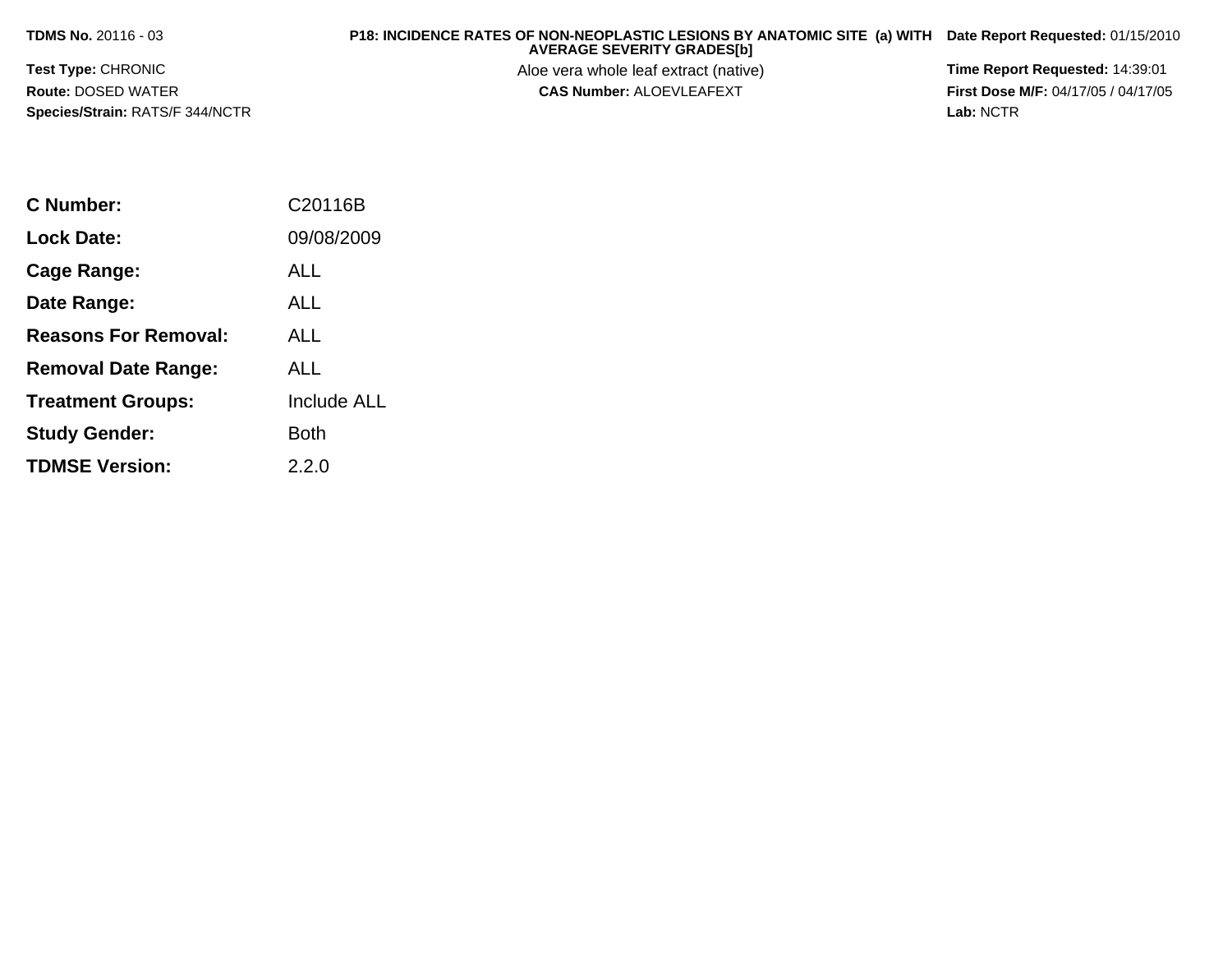| <b>TDMS No. 20116 - 03</b>                               |                      | P18: INCIDENCE RATES OF NON-NEOPLASTIC LESIONS BY ANATOMIC SITE (a) WITH Date Report Requested: 01/15/2010 |                                   |          |                                     |  |
|----------------------------------------------------------|----------------------|------------------------------------------------------------------------------------------------------------|-----------------------------------|----------|-------------------------------------|--|
| Test Type: CHRONIC                                       |                      | Aloe vera whole leaf extract (native)                                                                      |                                   |          |                                     |  |
| Route: DOSED WATER                                       |                      |                                                                                                            | <b>CAS Number: ALOEVLEAFEXT</b>   |          | First Dose M/F: 04/17/05 / 04/17/05 |  |
| Species/Strain: RATS/F 344/NCTR                          |                      |                                                                                                            |                                   |          | Lab: NCTR                           |  |
| FISCHER 344 RATS-NCTR RATS MALE                          | <b>CONTROL WATER</b> | ALOEWHOLLEAF 0.5                                                                                           | ALOEWHOLLEAF 1.0 ALOEWHOLLEAF 1.5 |          |                                     |  |
| <b>Disposition Summary</b>                               |                      |                                                                                                            |                                   |          |                                     |  |
| <b>Animals Initially In Study</b><br><b>Early Deaths</b> | 48                   | 48                                                                                                         | 48                                | 48       |                                     |  |
| <b>Moribund Sacrifice</b>                                | 28                   | 26                                                                                                         | 23                                | 26       |                                     |  |
| <b>Natural Death</b>                                     | $\mathbf{2}$         | 5                                                                                                          | $\mathbf{2}$                      | 4        |                                     |  |
| <b>Survivors</b>                                         |                      |                                                                                                            |                                   |          |                                     |  |
| <b>Moribund Sacrifice</b>                                | 3                    |                                                                                                            | 4                                 | 3        |                                     |  |
| <b>Terminal Sacrifice</b>                                | 15                   | 17                                                                                                         | 19                                | 15       |                                     |  |
| <b>Animals Examined Microscopically</b>                  | 48                   | 48                                                                                                         | 48                                | 48       |                                     |  |
| <b>ALIMENTARY SYSTEM</b>                                 |                      |                                                                                                            |                                   |          |                                     |  |
| Esophagus                                                | (48)                 | (48)                                                                                                       | (48)                              | (48)     |                                     |  |
| Inflammation                                             | 1[3.0]               | 1[4.0]                                                                                                     | 1[4.0]                            |          |                                     |  |
| Ulcer                                                    | 1[3.0]               | 1[4.0]                                                                                                     | 1[4.0]                            |          |                                     |  |
| Mucosa, Hyperplasia                                      | 1[3.0]               |                                                                                                            |                                   |          |                                     |  |
| Intestine Large, Ascending Colon                         | (47)                 | (47)                                                                                                       | (48)                              | (46)     |                                     |  |
| Hyperplasia                                              |                      |                                                                                                            |                                   | 2[3.5]   |                                     |  |
| Inflammation                                             |                      |                                                                                                            | 1[2.0]                            | 2[2.5]   |                                     |  |
| Lymphoid Tissue, Hyperplasia                             |                      |                                                                                                            |                                   | 1[3.0]   |                                     |  |
| Mucosa, Hyperplasia                                      |                      | 30[1.9]                                                                                                    | 38 [2.8]                          | 32 [3.2] |                                     |  |
| Intestine Large, Cecum                                   | (46)                 | (45)                                                                                                       | (48)                              | (48)     |                                     |  |
| Dilatation                                               | $\mathbf{1}$         |                                                                                                            | 8                                 | 17       |                                     |  |
| Hemorrhage                                               |                      |                                                                                                            |                                   | 1[3.0]   |                                     |  |
| Hyperplasia                                              | 1[1.0]               |                                                                                                            |                                   |          |                                     |  |
| Inflammation                                             | 1[2.0]               |                                                                                                            |                                   | 2[2.5]   |                                     |  |
| Ulcer                                                    |                      |                                                                                                            |                                   | 1[4.0]   |                                     |  |
| Lymphoid Tissue, Hyperplasia                             |                      | 2[2.5]                                                                                                     | 3[2.0]                            | 1[2.0]   |                                     |  |
| Mucosa, Hyperplasia                                      |                      | 13[1.5]                                                                                                    | 24 [1.9]                          | 25 [2.4] |                                     |  |
| Intestine Large, Colon                                   | (0)                  | (1)                                                                                                        | (3)                               | (5)      |                                     |  |
| Inflammation                                             |                      |                                                                                                            | 1[4.0]                            |          |                                     |  |
| Ulcer                                                    |                      |                                                                                                            | 1[4.0]                            |          |                                     |  |
| Mucosa, Hyperplasia                                      |                      | 1[3.0]                                                                                                     | 1[2.0]                            | 4[3.8]   |                                     |  |
| Intestine Large, Descending Colon                        | (47)                 | (46)                                                                                                       | (46)                              | (47)     |                                     |  |
| Inflammation                                             |                      |                                                                                                            | 2[1.5]                            |          |                                     |  |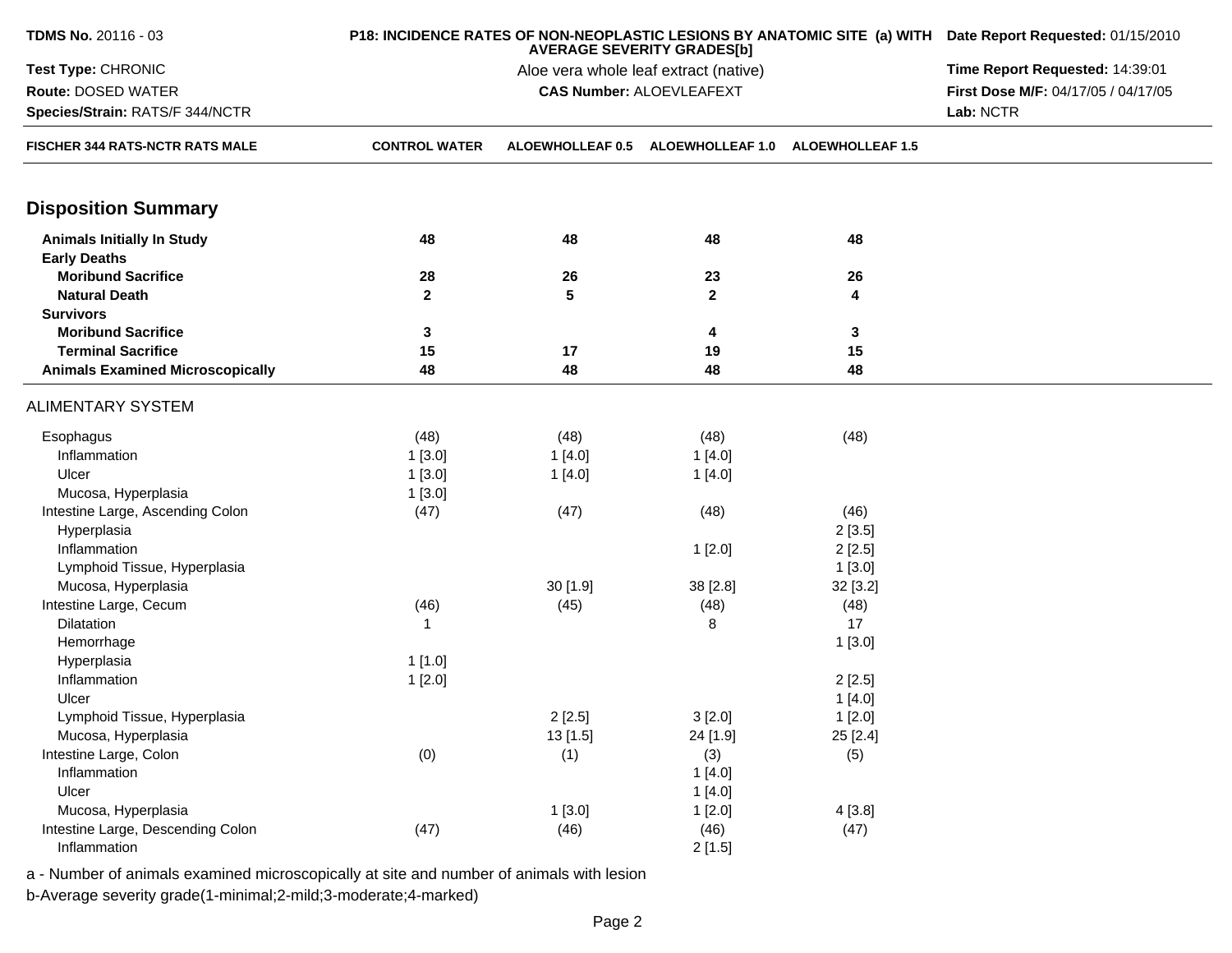| TDMS No. 20116 - 03                      |                      | P18: INCIDENCE RATES OF NON-NEOPLASTIC LESIONS BY ANATOMIC SITE (a) WITH Date Report Requested: 01/15/2010 |                                       |                         |                                     |
|------------------------------------------|----------------------|------------------------------------------------------------------------------------------------------------|---------------------------------------|-------------------------|-------------------------------------|
| Test Type: CHRONIC                       |                      |                                                                                                            | Aloe vera whole leaf extract (native) |                         | Time Report Requested: 14:39:01     |
| <b>Route: DOSED WATER</b>                |                      |                                                                                                            | <b>CAS Number: ALOEVLEAFEXT</b>       |                         | First Dose M/F: 04/17/05 / 04/17/05 |
| Species/Strain: RATS/F 344/NCTR          |                      |                                                                                                            |                                       |                         | Lab: NCTR                           |
| <b>FISCHER 344 RATS-NCTR RATS MALE</b>   | <b>CONTROL WATER</b> | <b>ALOEWHOLLEAF 0.5</b>                                                                                    | <b>ALOEWHOLLEAF 1.0</b>               | <b>ALOEWHOLLEAF 1.5</b> |                                     |
| Lymphoid Tissue, Hyperplasia             |                      | 1[2.0]                                                                                                     |                                       | 1[2.0]                  |                                     |
| Mucosa, Hyperplasia                      |                      | 17 [1.5]                                                                                                   | 31 [1.6]                              | 30[1.7]                 |                                     |
| Intestine Large, Rectum                  | (47)                 | (47)                                                                                                       | (48)                                  | (48)                    |                                     |
| Mucosa, Hyperplasia                      |                      | 1[1.0]                                                                                                     | 1[2.0]                                | 4[2.0]                  |                                     |
| Intestine Large, Transverse Colon        | (47)                 | (47)                                                                                                       | (47)                                  | (47)                    |                                     |
| Hyperplasia                              |                      |                                                                                                            |                                       | 1[2.0]                  |                                     |
| Inflammation                             |                      |                                                                                                            | 1[2.0]                                |                         |                                     |
| Lymphoid Tissue, Hyperplasia             |                      | 1[2.0]                                                                                                     | 2[3.0]                                |                         |                                     |
| Mucosa, Hyperplasia                      |                      | 30 [1.8]                                                                                                   | 42 [2.2]                              | 34 [2.4]                |                                     |
| <b>Intestine Small</b>                   | (0)                  | (1)                                                                                                        | (0)                                   | (0)                     |                                     |
| Intestine Small, Duodenum                | (48)                 | (46)                                                                                                       | (48)                                  | (48)                    |                                     |
| Mucosa, Hyperplasia                      | 1[2.0]               | 10 [2.3]                                                                                                   | 3[2.7]                                | 6[2.2]                  |                                     |
| Intestine Small, Ileum                   | (45)                 | (45)                                                                                                       | (48)                                  | (48)                    |                                     |
| Hyperplasia                              | 1[1.0]               |                                                                                                            |                                       |                         |                                     |
| Inflammation                             | 1[2.0]               |                                                                                                            | 1[2.0]                                |                         |                                     |
| Lymphoid Tissue, Hyperplasia             |                      | 1[2.0]                                                                                                     |                                       | 2[3.5]                  |                                     |
| Mucosa, Hyperplasia                      |                      | 3[1.7]                                                                                                     | 3[2.3]                                | 2[2.0]                  |                                     |
| Intestine Small, Jejunum                 | (45)                 | (44)                                                                                                       | (46)                                  | (46)                    |                                     |
| Inflammation                             |                      |                                                                                                            |                                       | 1[2.0]                  |                                     |
| Lymphatic, Dilatation                    |                      |                                                                                                            | 1[3.0]                                |                         |                                     |
| Lymphoid Tissue, Hyperplasia             | 1[2.0]               | 1[2.0]                                                                                                     | 1[2.0]                                | 1[2.0]                  |                                     |
| Mucosa, Hyperplasia                      |                      | 1[2.0]                                                                                                     | 2[2.0]                                | 3[2.0]                  |                                     |
| Liver                                    | (48)                 | (48)                                                                                                       | (48)                                  | (48)                    |                                     |
| Angiectasis                              |                      |                                                                                                            | 1[2.0]                                | 1[3.0]                  |                                     |
| <b>Basophilic Focus</b>                  |                      |                                                                                                            | $\overline{2}$                        |                         |                                     |
| Basophilic Focus, Multiple               |                      | 1                                                                                                          |                                       | 1                       |                                     |
| <b>Cyst Multilocular</b>                 | $\mathbf{1}$         |                                                                                                            |                                       | $\mathbf{1}$            |                                     |
| Degeneration, Cystic                     | 9[2.2]               | 6[1.7]                                                                                                     | 2[1.0]                                |                         |                                     |
| Eosinophilic Focus                       | 4                    |                                                                                                            |                                       | 1                       |                                     |
| Eosinophilic Focus, Multiple             | 1                    |                                                                                                            | $\mathbf{1}$                          |                         |                                     |
| Granuloma                                | 2[2.0]               | 5[1.2]                                                                                                     | 6[1.7]                                | 10 [1.7]                |                                     |
| Hematopoietic Cell Proliferation         |                      | 1[1.0]                                                                                                     | 1[2.0]                                | 1[1.0]                  |                                     |
| Hemorrhage                               |                      |                                                                                                            | 1[2.0]                                |                         |                                     |
| Hepatodiaphragmatic Nodule               | 1                    | $\overline{c}$                                                                                             | $\overline{2}$                        | $\mathbf{1}$            |                                     |
| Infiltration Cellular, Lymphocyte        |                      | 1[2.0]                                                                                                     | 4[1.3]                                | 3[1.3]                  |                                     |
| Infiltration Cellular, Polymorphonuclear |                      |                                                                                                            |                                       | 1[2.0]                  |                                     |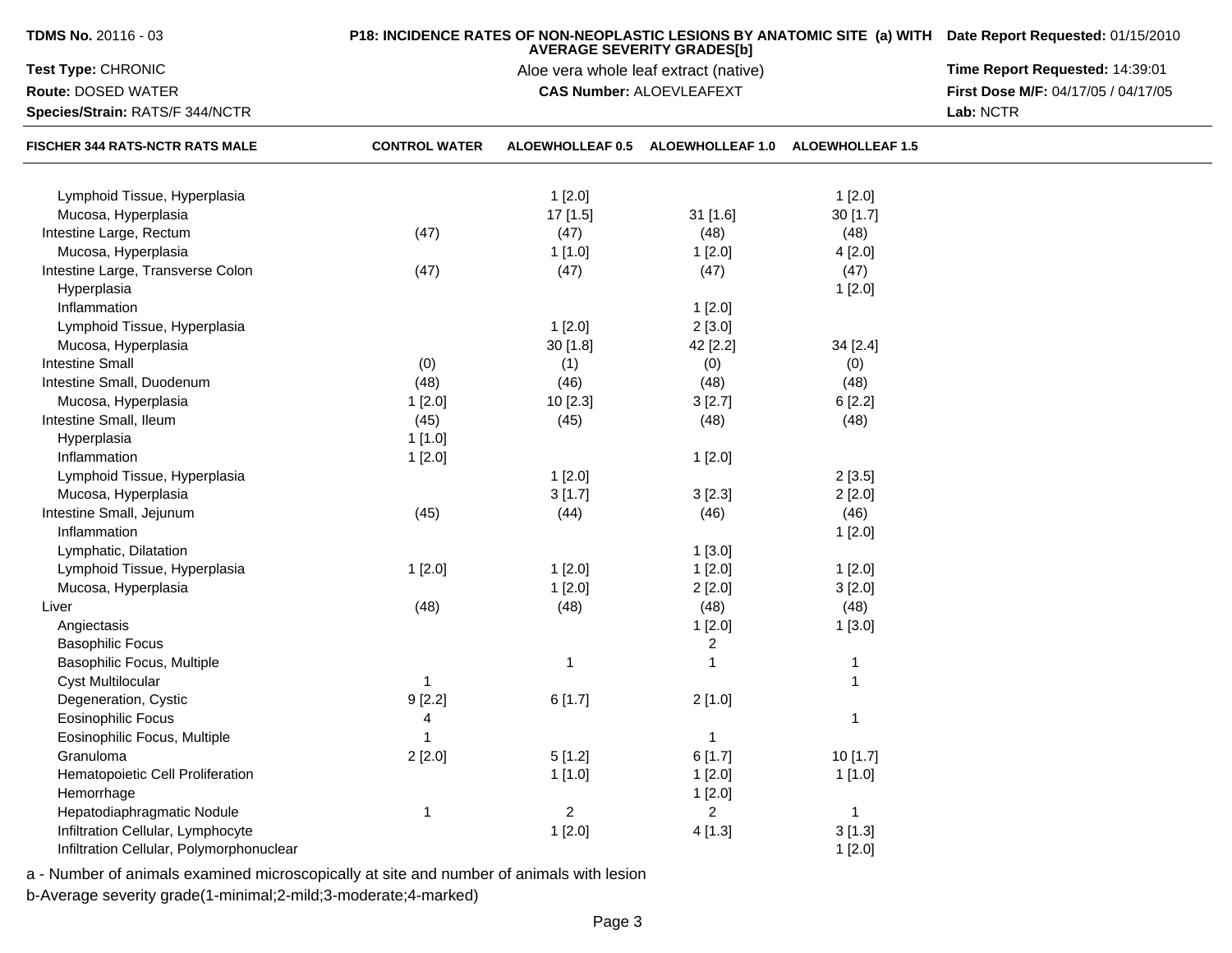| <b>TDMS No. 20116 - 03</b>                        |                      | <b>AVERAGE SEVERITY GRADES[b]</b>     | P18: INCIDENCE RATES OF NON-NEOPLASTIC LESIONS BY ANATOMIC SITE (a) WITH Date Report Requested: 01/15/2010 |                         |                                     |
|---------------------------------------------------|----------------------|---------------------------------------|------------------------------------------------------------------------------------------------------------|-------------------------|-------------------------------------|
| Test Type: CHRONIC                                |                      | Aloe vera whole leaf extract (native) | Time Report Requested: 14:39:01                                                                            |                         |                                     |
| Route: DOSED WATER                                |                      |                                       | <b>CAS Number: ALOEVLEAFEXT</b>                                                                            |                         | First Dose M/F: 04/17/05 / 04/17/05 |
| Species/Strain: RATS/F 344/NCTR                   |                      |                                       |                                                                                                            |                         | Lab: NCTR                           |
| FISCHER 344 RATS-NCTR RATS MALE                   | <b>CONTROL WATER</b> | <b>ALOEWHOLLEAF 0.5</b>               | <b>ALOEWHOLLEAF 1.0</b>                                                                                    | <b>ALOEWHOLLEAF 1.5</b> |                                     |
| Necrosis, Coagulative                             | 1[3.0]               | 2[2.0]                                |                                                                                                            | 2[1.5]                  |                                     |
| Regeneration                                      |                      |                                       |                                                                                                            | 1[3.0]                  |                                     |
| <b>Tension Lipidosis</b>                          |                      |                                       |                                                                                                            | 1[3.0]                  |                                     |
| Vacuolization Cytoplasmic                         | 12 [2.4]             | 14 [2.5]                              | 6[2.8]                                                                                                     | 1[2.0]                  |                                     |
| Artery, Media, Hypertrophy                        |                      | 1[2.0]                                |                                                                                                            |                         |                                     |
| Bile Duct, Hyperplasia                            | 15[2.1]              | 16 [1.8]                              | 9[1.4]                                                                                                     | 5[1.6]                  |                                     |
| Caudate Lobe, Developmental Malformation          |                      |                                       | 1                                                                                                          |                         |                                     |
| Centrilobular, Degeneration                       |                      | 1[4.0]                                | 2[2.5]                                                                                                     |                         |                                     |
| Centrilobular, Necrosis                           | 1[2.0]               | 1[3.0]                                | 1[3.0]                                                                                                     | 1[3.0]                  |                                     |
| Hepatocyte, Periportal, Hypertrophy               |                      |                                       |                                                                                                            | 1[3.0]                  |                                     |
| Left Lateral Lobe, Developmental Malformation     | $\mathbf{1}$         | $\overline{2}$                        | $\overline{c}$                                                                                             | 1                       |                                     |
| Median Lobe, Developmental Malformation           |                      |                                       |                                                                                                            | 1                       |                                     |
| Periductular, Fibrosis                            |                      | 1[2.0]                                |                                                                                                            |                         |                                     |
| Right Lateral Lobe, Developmental<br>Malformation |                      |                                       |                                                                                                            | 1                       |                                     |
| Mesentery                                         | (10)                 | (10)                                  | (4)                                                                                                        | (5)                     |                                     |
| <b>Accessory Spleen</b>                           |                      |                                       | 1                                                                                                          |                         |                                     |
| <b>Ectopic Tissue</b>                             |                      |                                       |                                                                                                            | 1                       |                                     |
| Hemorrhage                                        | 1[4.0]               |                                       |                                                                                                            |                         |                                     |
| Inflammation                                      |                      |                                       | 1[3.0]                                                                                                     | 1[3.0]                  |                                     |
| Polyarteritis                                     |                      | 1[4.0]                                |                                                                                                            | 1[4.0]                  |                                     |
| Thrombosis                                        | -1                   |                                       |                                                                                                            | 1                       |                                     |
| Fat, Necrosis                                     | 7[3.1]               | 6[2.7]                                | 2[3.0]                                                                                                     | 2[2.5]                  |                                     |
| Oral Mucosa                                       | (2)                  | (1)                                   | (2)                                                                                                        | (1)                     |                                     |
| Keratin Cyst                                      |                      |                                       | 1                                                                                                          |                         |                                     |
| Epithelium, Hyperplasia                           | 1[4.0]               |                                       |                                                                                                            |                         |                                     |
| Pancreas                                          | (48)                 | (48)                                  | (48)                                                                                                       | (48)                    |                                     |
| Infiltration Cellular, Lymphocyte                 |                      |                                       |                                                                                                            | 1[1.0]                  |                                     |
| Polyarteritis                                     | 3[3.7]               |                                       | 3[2.3]                                                                                                     |                         |                                     |
| Acinar Cell, Atrophy                              | 12 [1.8]             | 17 [1.9]                              | 19 [1.6]                                                                                                   | 24 [1.8]                |                                     |
| Proximal Colon                                    | (44)                 | (44)                                  | (46)                                                                                                       | (41)                    |                                     |
| Hemorrhage                                        |                      |                                       |                                                                                                            | 1[3.0]                  |                                     |
| Hyperplasia, Lymphoid                             |                      |                                       |                                                                                                            | 1[3.0]                  |                                     |
| Inflammation                                      | 1[2.0]               | 4[2.3]                                | 3[2.0]                                                                                                     | 1[2.0]                  |                                     |
| Ulcer                                             |                      | 2[2.5]                                |                                                                                                            |                         |                                     |
| Mucosa, Hyperplasia                               |                      | 29 [2.0]                              | 36 [2.5]                                                                                                   | 32 [3.0]                |                                     |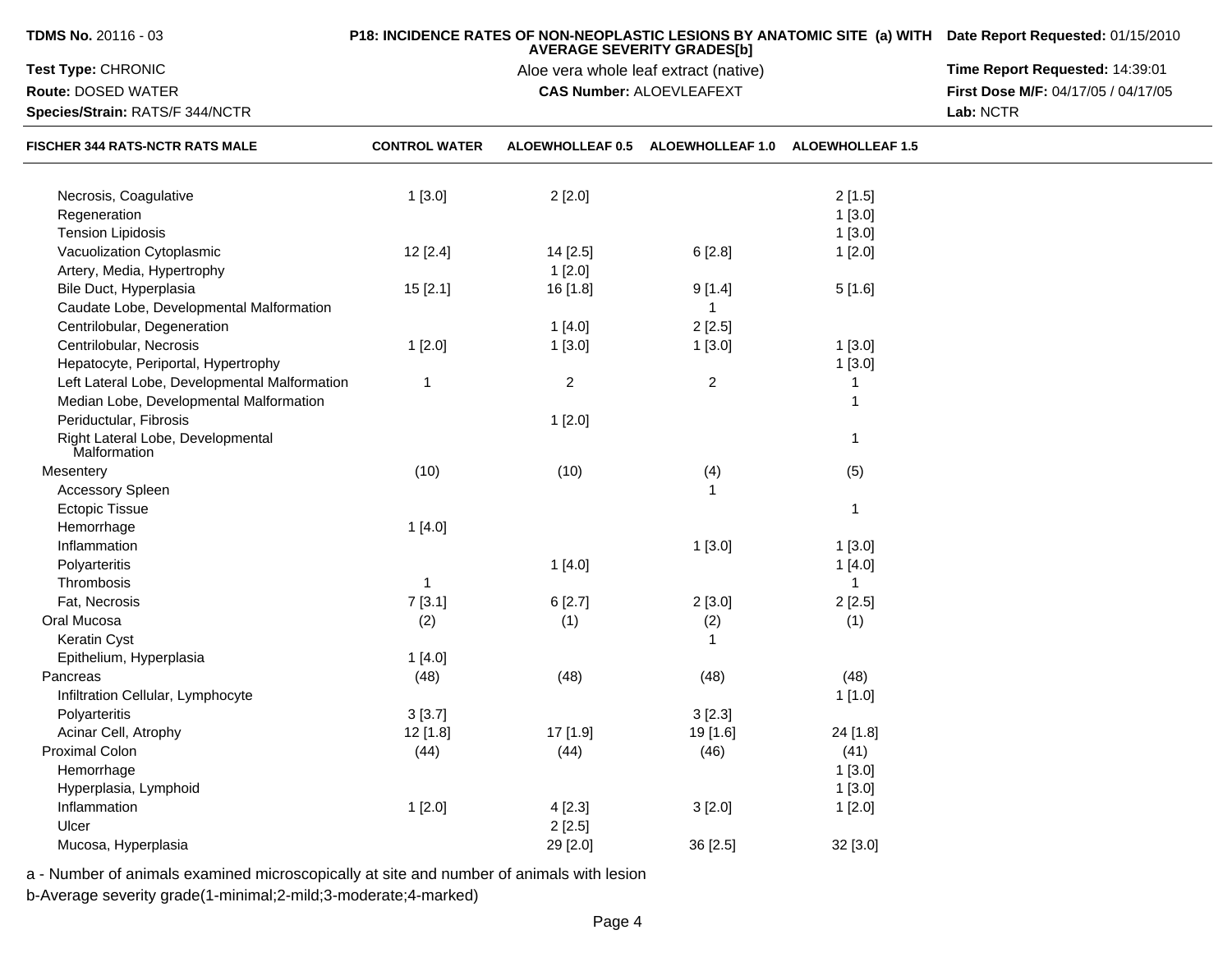| <b>TDMS No. 20116 - 03</b>                                                               |                      | P18: INCIDENCE RATES OF NON-NEOPLASTIC LESIONS BY ANATOMIC SITE (a) WITH Date Report Requested: 01/15/2010 |                                                    |          |                                     |
|------------------------------------------------------------------------------------------|----------------------|------------------------------------------------------------------------------------------------------------|----------------------------------------------------|----------|-------------------------------------|
| Test Type: CHRONIC                                                                       |                      |                                                                                                            | Aloe vera whole leaf extract (native)              |          | Time Report Requested: 14:39:01     |
| Route: DOSED WATER                                                                       |                      |                                                                                                            | <b>CAS Number: ALOEVLEAFEXT</b>                    |          | First Dose M/F: 04/17/05 / 04/17/05 |
| Species/Strain: RATS/F 344/NCTR                                                          |                      |                                                                                                            |                                                    |          | Lab: NCTR                           |
| <b>FISCHER 344 RATS-NCTR RATS MALE</b>                                                   | <b>CONTROL WATER</b> |                                                                                                            | ALOEWHOLLEAF 0.5 ALOEWHOLLEAF 1.0 ALOEWHOLLEAF 1.5 |          |                                     |
| <b>Salivary Glands</b>                                                                   | (48)                 | (48)                                                                                                       | (48)                                               | (48)     |                                     |
| Acinar Cell, Atrophy                                                                     |                      | 1[3.0]                                                                                                     |                                                    |          |                                     |
| Sublingual Gland, Infiltration Cellular                                                  |                      | 1[2.0]                                                                                                     |                                                    |          |                                     |
| Stomach, Forestomach                                                                     | (48)                 | (47)                                                                                                       | (48)                                               | (48)     |                                     |
| Edema                                                                                    | 1[4.0]               | 4[3.8]                                                                                                     | 1[2.0]                                             |          |                                     |
| Hyperplasia                                                                              | 10 [2.2]             |                                                                                                            |                                                    | 2[2.5]   |                                     |
| Inflammation                                                                             |                      | 13 [2.8]                                                                                                   | 9[2.2]                                             |          |                                     |
|                                                                                          | 11 [2.9]             | 9[3.2]                                                                                                     | 5[3.4]                                             | 3[4.0]   |                                     |
| Perforation                                                                              |                      | 1[4.0]                                                                                                     |                                                    |          |                                     |
| Ulcer                                                                                    | 3[2.7]               | 3[3.7]                                                                                                     | 3[4.0]                                             | 1[4.0]   |                                     |
| Stomach, Glandular                                                                       | (48)                 | (47)                                                                                                       | (48)                                               | (48)     |                                     |
| Diverticulum                                                                             |                      | $\overline{1}$                                                                                             |                                                    |          |                                     |
| Edema                                                                                    | 1[4.0]               | 1[2.0]                                                                                                     |                                                    | 1[2.0]   |                                     |
| Erosion                                                                                  | 1[2.0]               |                                                                                                            |                                                    |          |                                     |
| Inflammation                                                                             | 1[3.0]               | 3[2.7]                                                                                                     | 3[2.0]                                             |          |                                     |
| Mineralization                                                                           | 1[2.0]               |                                                                                                            |                                                    |          |                                     |
| Ulcer                                                                                    |                      | 1[2.0]                                                                                                     |                                                    |          |                                     |
| Mucosa, Hyperplasia                                                                      | 1[2.0]               | 12 [2.3]                                                                                                   | 7[2.4]                                             | 11 [2.4] |                                     |
| Mucosa, Necrosis, Focal                                                                  | 2[1.5]               |                                                                                                            | 1[2.0]                                             |          |                                     |
| CARDIOVASCULAR SYSTEM                                                                    |                      |                                                                                                            |                                                    |          |                                     |
| <b>Blood Vessel</b>                                                                      | (48)                 | (48)                                                                                                       | (48)                                               | (48)     |                                     |
| Heart                                                                                    | (48)                 | (48)                                                                                                       | (48)                                               | (48)     |                                     |
| Cardiomyopathy                                                                           | 34 [2.0]             | 39 [2.0]                                                                                                   | 38 [2.0]                                           | 32 [2.0] |                                     |
| Dilatation                                                                               |                      |                                                                                                            | $\mathbf{1}$                                       |          |                                     |
| Atrium, Dilatation                                                                       |                      |                                                                                                            | 1[4.0]                                             |          |                                     |
| Atrium, Thrombus                                                                         | 6                    | 9                                                                                                          | 10                                                 | 4        |                                     |
| Atrium, Myocardium, Degeneration                                                         |                      | 1[3.0]                                                                                                     |                                                    |          |                                     |
| <b>ENDOCRINE SYSTEM</b>                                                                  |                      |                                                                                                            |                                                    |          |                                     |
| <b>Adrenal Cortex</b>                                                                    | (48)                 | (48)                                                                                                       | (48)                                               | (48)     |                                     |
| <b>Accessory Adrenal Cortical Nodule</b>                                                 |                      | -1                                                                                                         | $\mathbf{1}$                                       |          |                                     |
| Angiectasis                                                                              | 2[2.0]               | 2[2.0]                                                                                                     | 2[1.5]                                             | 2[2.0]   |                                     |
| Atrophy                                                                                  | 1[3.0]               | 2[2.5]                                                                                                     | 1[3.0]                                             |          |                                     |
| a - Number of animals examined microscopically at site and number of animals with lesion |                      |                                                                                                            |                                                    |          |                                     |
| b-Average severity grade(1-minimal;2-mild;3-moderate;4-marked)                           |                      |                                                                                                            |                                                    |          |                                     |
|                                                                                          |                      |                                                                                                            |                                                    |          |                                     |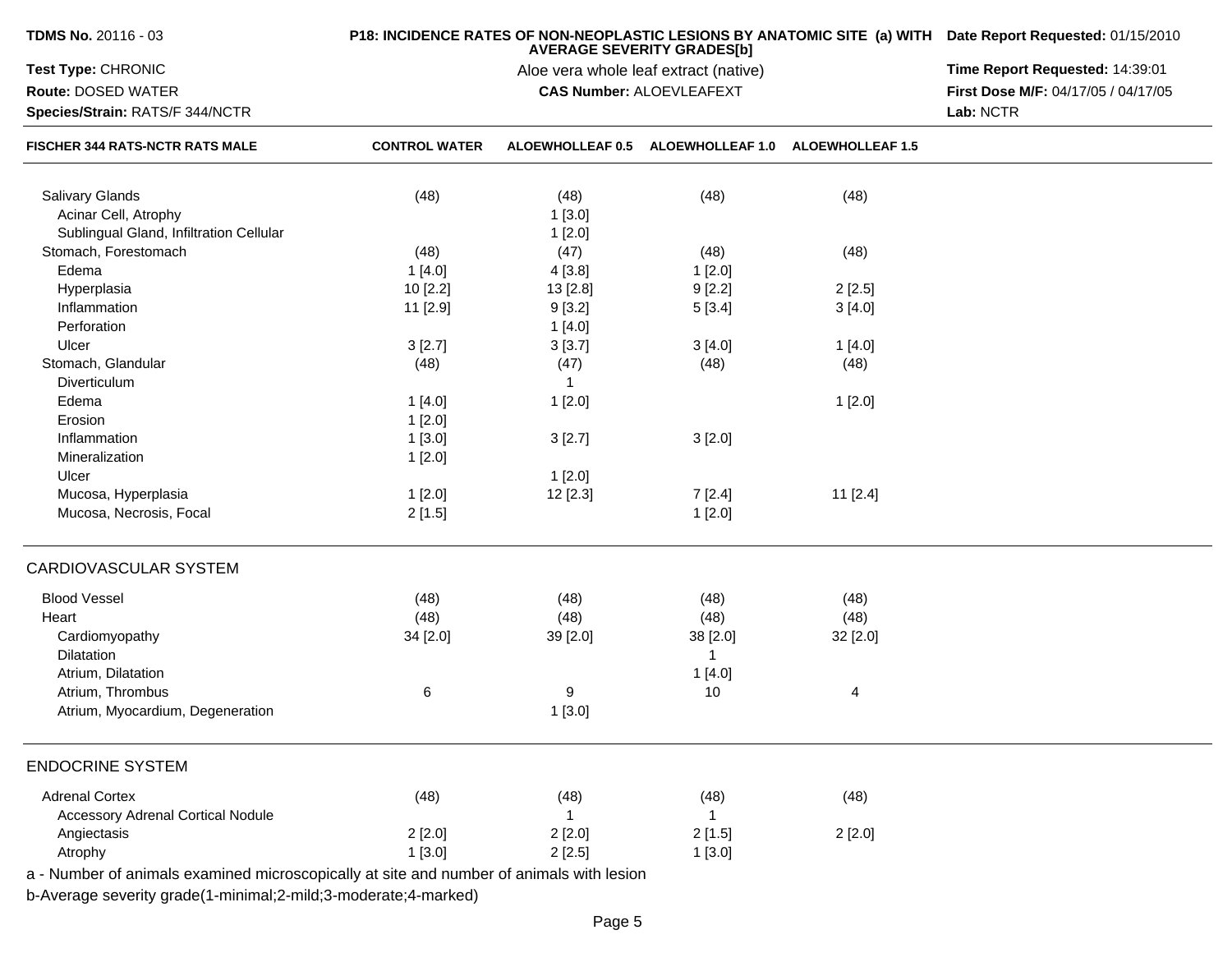| TDMS No. 20116 - 03             |                      | P18: INCIDENCE RATES OF NON-NEOPLASTIC LESIONS BY ANATOMIC SITE (a) WITH Date Report Requested: 01/15/2010 |                                                                            |                         |                                     |
|---------------------------------|----------------------|------------------------------------------------------------------------------------------------------------|----------------------------------------------------------------------------|-------------------------|-------------------------------------|
| Test Type: CHRONIC              |                      |                                                                                                            | <b>AVERAGE SEVERITY GRADES[b]</b><br>Aloe vera whole leaf extract (native) |                         | Time Report Requested: 14:39:01     |
| Route: DOSED WATER              |                      |                                                                                                            | <b>CAS Number: ALOEVLEAFEXT</b>                                            |                         | First Dose M/F: 04/17/05 / 04/17/05 |
| Species/Strain: RATS/F 344/NCTR |                      |                                                                                                            |                                                                            |                         | Lab: NCTR                           |
| FISCHER 344 RATS-NCTR RATS MALE | <b>CONTROL WATER</b> | <b>ALOEWHOLLEAF 0.5</b>                                                                                    | <b>ALOEWHOLLEAF 1.0</b>                                                    | <b>ALOEWHOLLEAF 1.5</b> |                                     |
| Hyperplasia, Focal              | 2[2.5]               | 1[1.0]                                                                                                     | 2[2.0]                                                                     | 3[1.7]                  |                                     |
| Hypertrophy, Focal              | 3[2.0]               |                                                                                                            | 8[1.8]                                                                     | 2[2.0]                  |                                     |
| Necrosis, Coagulative           |                      | 1[3.0]                                                                                                     |                                                                            |                         |                                     |
| Thrombus                        |                      |                                                                                                            |                                                                            | 1[2.0]                  |                                     |
| Vacuolization Cytoplasmic       | 24 [2.5]             | 22 [2.5]                                                                                                   | 15 [2.3]                                                                   | 14 [2.2]                |                                     |
| Adrenal Medulla                 | (48)                 | (47)                                                                                                       | (48)                                                                       | (48)                    |                                     |
| Angiectasis                     | 3[2.0]               | 2[1.5]                                                                                                     | 2[2.0]                                                                     | 3[2.0]                  |                                     |
| Hyperplasia, Focal              | 10 [2.5]             | 4[1.8]                                                                                                     | 3[2.7]                                                                     | 6[2.8]                  |                                     |
| Islets, Pancreatic              | (48)                 | (48)                                                                                                       | (48)                                                                       | (48)                    |                                     |
| Hyperplasia                     |                      | 1[2.0]                                                                                                     | 1[3.0]                                                                     |                         |                                     |
| Parathyroid Gland               | (47)                 | (48)                                                                                                       | (46)                                                                       | (48)                    |                                     |
| Hyperplasia, Focal              |                      |                                                                                                            |                                                                            | 1[1.0]                  |                                     |
| <b>Pituitary Gland</b>          | (48)                 | (48)                                                                                                       | (47)                                                                       | (48)                    |                                     |
| Angiectasis                     |                      | 2[2.5]                                                                                                     | 2[2.5]                                                                     | 5[2.0]                  |                                     |
| Hemorrhage                      |                      | 1[2.0]                                                                                                     |                                                                            | 1[3.0]                  |                                     |
| Pars Distalis, Cyst             | $\mathbf{1}$         | $\overline{2}$                                                                                             | $\overline{1}$                                                             | $\overline{2}$          |                                     |
|                                 |                      |                                                                                                            |                                                                            |                         |                                     |
| Pars Distalis, Hyperplasia      | 5[2.2]               |                                                                                                            | 4[2.5]                                                                     | 5[2.0]                  |                                     |
| Pars Intermedia, Cyst           | $\mathbf{1}$         | $\mathbf{1}$                                                                                               |                                                                            |                         |                                     |
| <b>Thyroid Gland</b>            | (48)                 | (47)                                                                                                       | (48)                                                                       | (48)                    |                                     |
| Ultimobranchial Cyst            |                      | $\mathbf{1}$                                                                                               |                                                                            |                         |                                     |
| C-cell, Hyperplasia             | 8[1.9]               | 7 [1.9]                                                                                                    | 6[2.0]                                                                     | 6[1.5]                  |                                     |
| Follicular Cell, Hyperplasia    | 1[2.0]               | 1[1.0]                                                                                                     | 1[2.0]                                                                     | 1[1.0]                  |                                     |
| <b>GENERAL BODY SYSTEM</b>      |                      |                                                                                                            |                                                                            |                         |                                     |
| <b>Tissue NOS</b>               | (0)                  | (0)                                                                                                        | (1)                                                                        | (2)                     |                                     |
| <b>GENITAL SYSTEM</b>           |                      |                                                                                                            |                                                                            |                         |                                     |
| Epididymis                      | (48)                 | (48)                                                                                                       | (48)                                                                       | (48)                    |                                     |
| Atrophy                         |                      | 1[3.0]                                                                                                     | 1[2.0]                                                                     |                         |                                     |
| <b>Exfoliated Germ Cell</b>     | 37 [2.4]             | 27 [2.2]                                                                                                   | 36 [2.3]                                                                   | 23 [2.1]                |                                     |
| Granuloma Sperm                 |                      |                                                                                                            | 2[2.5]                                                                     |                         |                                     |
| Hypospermia                     | 28 [3.2]             | 25 [3.6]                                                                                                   | 27 [3.3]                                                                   | 26 [3.6]                |                                     |
| Inflammation                    | 1[2.0]               |                                                                                                            |                                                                            | 1[3.0]                  |                                     |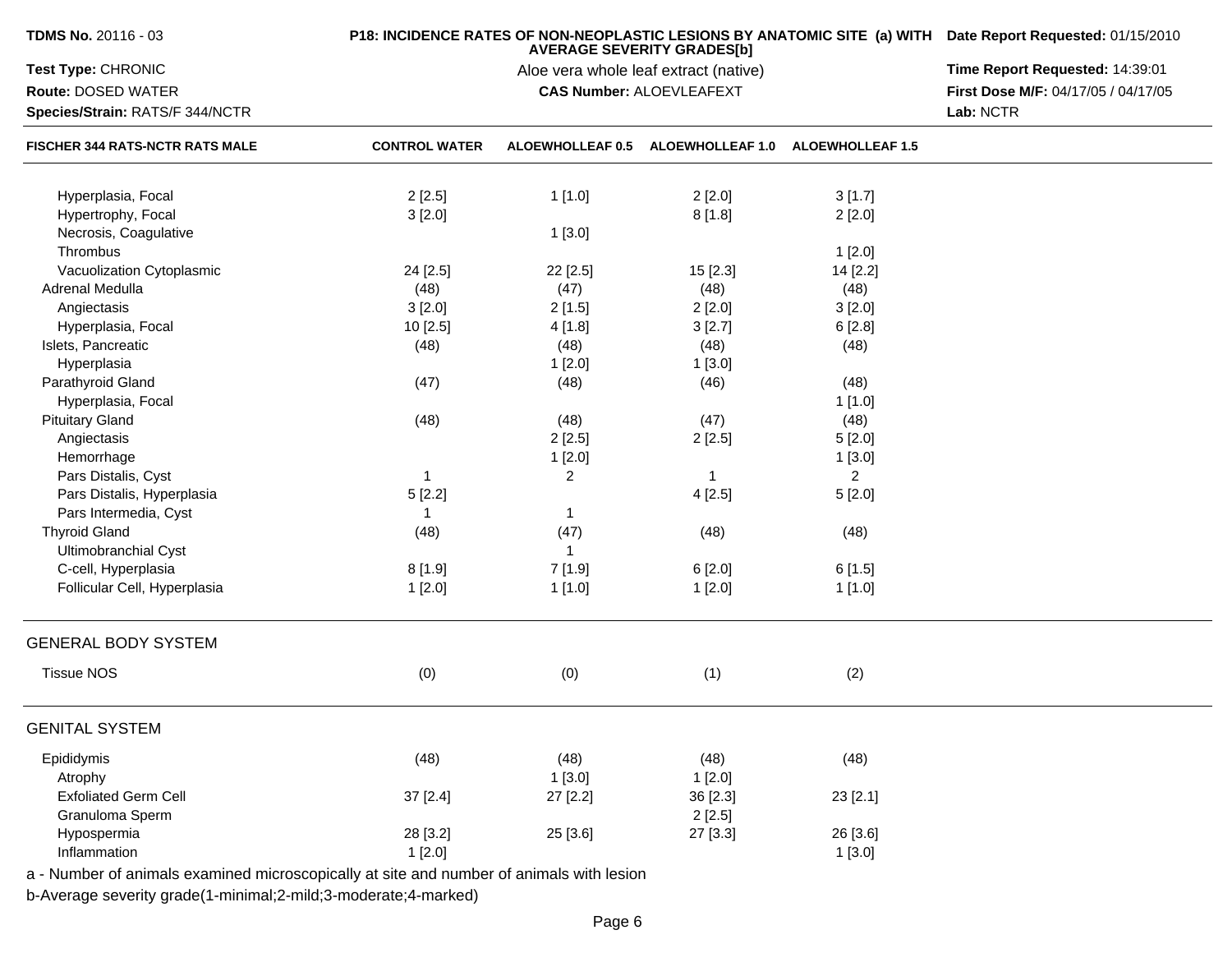| <b>TDMS No. 20116 - 03</b>                 |                      | P18: INCIDENCE RATES OF NON-NEOPLASTIC LESIONS BY ANATOMIC SITE (a) WITH Date Report Requested: 01/15/2010 |                                                                            |                         |                                     |
|--------------------------------------------|----------------------|------------------------------------------------------------------------------------------------------------|----------------------------------------------------------------------------|-------------------------|-------------------------------------|
| Test Type: CHRONIC                         |                      |                                                                                                            | <b>AVERAGE SEVERITY GRADES[b]</b><br>Aloe vera whole leaf extract (native) |                         | Time Report Requested: 14:39:01     |
| <b>Route: DOSED WATER</b>                  |                      |                                                                                                            | <b>CAS Number: ALOEVLEAFEXT</b>                                            |                         | First Dose M/F: 04/17/05 / 04/17/05 |
| Species/Strain: RATS/F 344/NCTR            |                      |                                                                                                            |                                                                            |                         | Lab: NCTR                           |
| FISCHER 344 RATS-NCTR RATS MALE            | <b>CONTROL WATER</b> |                                                                                                            | ALOEWHOLLEAF 0.5 ALOEWHOLLEAF 1.0                                          | <b>ALOEWHOLLEAF 1.5</b> |                                     |
| <b>Preputial Gland</b>                     | (48)                 | (48)                                                                                                       | (48)                                                                       | (48)                    |                                     |
| Atrophy                                    |                      | 1[2.0]                                                                                                     |                                                                            | 1[2.0]                  |                                     |
| Inflammation                               | 38 [2.6]             | 41 [2.5]                                                                                                   | 39 [2.4]                                                                   | 37 [2.3]                |                                     |
| Duct, Ectasia                              | 6[2.7]               | 13 [2.5]                                                                                                   | 13 [2.3]                                                                   | 9[2.3]                  |                                     |
| Duct, Hyperplasia                          |                      | 1[2.0]                                                                                                     | 1[2.0]                                                                     |                         |                                     |
| Prostate                                   | (48)                 | (48)                                                                                                       | (48)                                                                       | (48)                    |                                     |
| Atrophy                                    |                      | 1[3.0]                                                                                                     |                                                                            |                         |                                     |
| Inflammation                               | 34 [2.2]             | 32 [2.0]                                                                                                   | 36 [2.2]                                                                   | 27 [2.3]                |                                     |
| <b>Seminal Vesicle</b>                     | (48)                 | (48)                                                                                                       | (48)                                                                       | (48)                    |                                     |
| Atrophy                                    | 4[2.0]               | $11$ [2.2]                                                                                                 | 8[2.4]                                                                     | 6[2.2]                  |                                     |
| Decreased Secretory Fluid                  | 7[2.7]               | 8[2.9]                                                                                                     | 9[3.3]                                                                     | 9[3.2]                  |                                     |
| <b>Testes</b>                              | (48)                 | (48)                                                                                                       | (48)                                                                       | (48)                    |                                     |
| Granuloma Sperm                            | 1[2.0]               |                                                                                                            |                                                                            |                         |                                     |
| Inflammation                               | 1[2.0]               |                                                                                                            |                                                                            |                         |                                     |
| Polyarteritis                              | 1[2.0]               |                                                                                                            | 1[3.0]                                                                     |                         |                                     |
| Interstitial Cell, Hyperplasia             | 3[2.3]               | 2[2.0]                                                                                                     | 2[2.5]                                                                     | 4[2.0]                  |                                     |
| Seminiferous Tubule, Atrophy               | 17 [2.8]             | 11 [2.7]                                                                                                   | 17 [3.0]                                                                   | 8 [2.9]                 |                                     |
| <b>HEMATOPOIETIC SYSTEM</b>                |                      |                                                                                                            |                                                                            |                         |                                     |
| <b>Bone Marrow</b>                         | (48)                 | (48)                                                                                                       | (48)                                                                       | (48)                    |                                     |
| Atrophy                                    | 8[2.1]               | 3[2.7]                                                                                                     | 4[2.8]                                                                     | 2[3.0]                  |                                     |
| Hyperplasia                                | 7[2.6]               | 8[2.6]                                                                                                     | 4[2.5]                                                                     | 5[2.8]                  |                                     |
| Myeloid Cell, Hyperplasia                  |                      | 1[3.0]                                                                                                     | 1[2.0]                                                                     | 1[2.0]                  |                                     |
| Lymph Node                                 | (24)                 | (13)                                                                                                       | (19)                                                                       | (17)                    |                                     |
| Lumbar, Degeneration, Cystic               | 4[3.0]               | 4 [2.8]                                                                                                    | 2[2.5]                                                                     | 1[4.0]                  |                                     |
| Lumbar, Hyperplasia, Lymphoid              |                      | 1[3.0]                                                                                                     |                                                                            | 1[2.0]                  |                                     |
| Lumbar, Infiltration Cellular, Plasma Cell |                      | 1[3.0]                                                                                                     |                                                                            |                         |                                     |
| Mediastinal, Degeneration, Cystic          | 1[2.0]               |                                                                                                            | 1[2.0]                                                                     |                         |                                     |
| Mediastinal, Hemorrhage                    | 1[4.0]               | 2[2.0]                                                                                                     | 1[2.0]                                                                     | 1[2.0]                  |                                     |
| Mediastinal, Pigmentation                  |                      | 1[2.0]                                                                                                     |                                                                            |                         |                                     |
| Mediastinal, Medulla, Sinus, Dilatation    |                      |                                                                                                            | 1[3.0]                                                                     |                         |                                     |
| Medulla, Pancreatic, Sinus, Dilatation     | 1[2.0]               |                                                                                                            | 2[2.5]                                                                     |                         |                                     |
| Medulla, Renal, Sinus, Dilatation          |                      | 1[3.0]                                                                                                     |                                                                            |                         |                                     |
| Medulla, Sinus, Dilatation                 | 1[2.0]               |                                                                                                            |                                                                            |                         |                                     |

a - Number of animals examined microscopically at site and number of animals with lesionb-Average severity grade(1-minimal;2-mild;3-moderate;4-marked)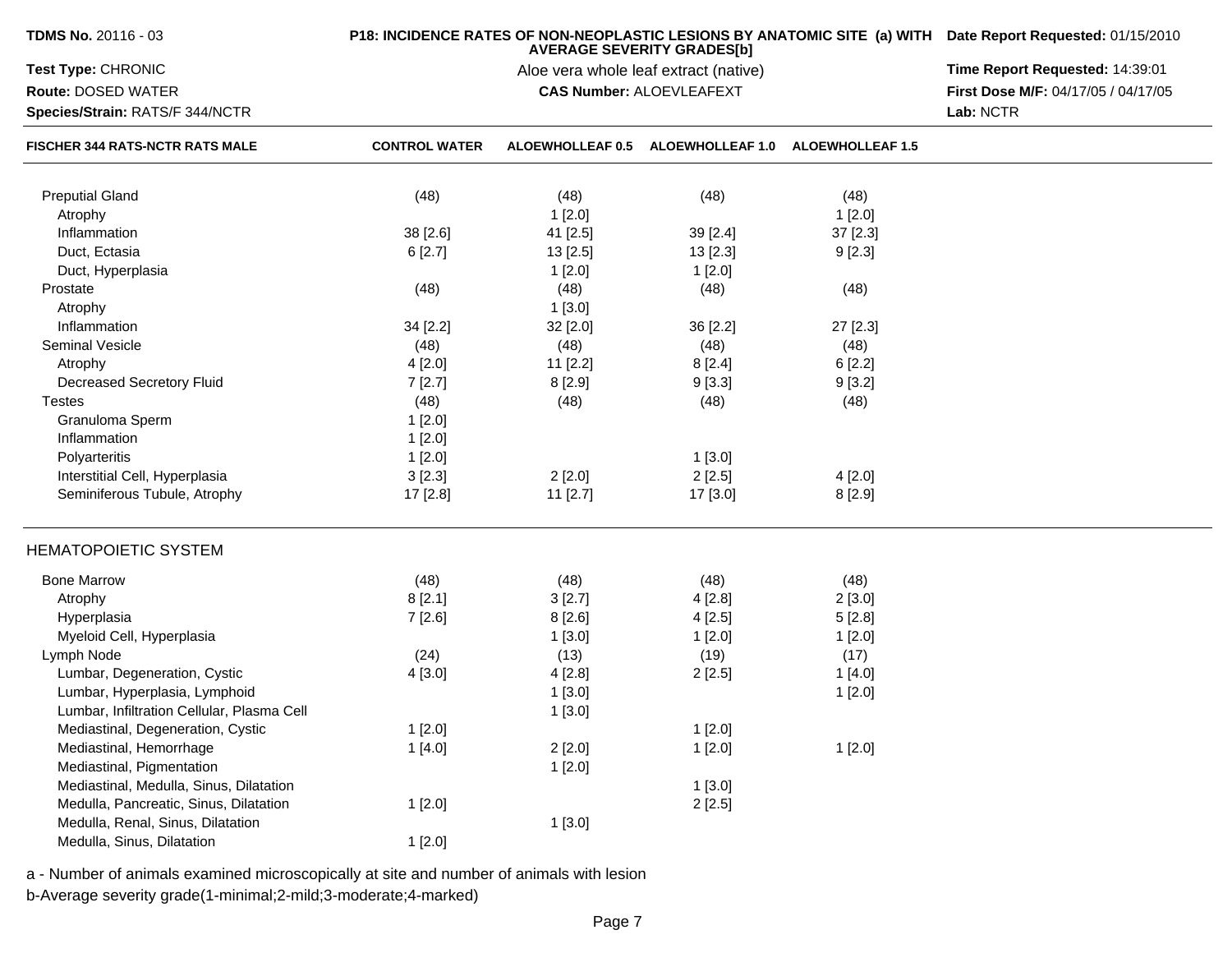| TDMS No. 20116 - 03                            |                      | <b>AVERAGE SEVERITY GRADES[b]</b>     | P18: INCIDENCE RATES OF NON-NEOPLASTIC LESIONS BY ANATOMIC SITE (a) WITH Date Report Requested: 01/15/2010 |                         |                                     |
|------------------------------------------------|----------------------|---------------------------------------|------------------------------------------------------------------------------------------------------------|-------------------------|-------------------------------------|
| Test Type: CHRONIC                             |                      | Aloe vera whole leaf extract (native) | Time Report Requested: 14:39:01                                                                            |                         |                                     |
| <b>Route: DOSED WATER</b>                      |                      |                                       | <b>CAS Number: ALOEVLEAFEXT</b>                                                                            |                         | First Dose M/F: 04/17/05 / 04/17/05 |
| Species/Strain: RATS/F 344/NCTR                |                      |                                       |                                                                                                            |                         | Lab: NCTR                           |
| <b>FISCHER 344 RATS-NCTR RATS MALE</b>         | <b>CONTROL WATER</b> |                                       | ALOEWHOLLEAF 0.5 ALOEWHOLLEAF 1.0                                                                          | <b>ALOEWHOLLEAF 1.5</b> |                                     |
| Pancreatic, Degeneration, Cystic               |                      |                                       | 1[3.0]                                                                                                     | 1[3.0]                  |                                     |
| Pancreatic, Hyperplasia, Lymphoid              | 1[2.0]               | 1[2.0]                                | 3[2.3]                                                                                                     |                         |                                     |
| Pancreatic, Infiltration Cellular, Plasma Cell |                      |                                       |                                                                                                            | 2[2.0]                  |                                     |
| Pancreatic, Pigmentation                       | 1[2.0]               |                                       |                                                                                                            |                         |                                     |
|                                                |                      |                                       | 1[2.0]                                                                                                     |                         |                                     |
| Renal, Degeneration, Cystic                    | 2[1.5]               | 1[2.0]                                | 1[3.0]                                                                                                     | 2[2.5]                  |                                     |
| Renal, Hemorrhage                              |                      |                                       | 1[2.0]                                                                                                     |                         |                                     |
| Renal, Hyperplasia, Lymphoid                   |                      | 2[2.5]                                |                                                                                                            |                         |                                     |
| Renal, Infiltration Cellular, Plasma Cell      |                      | 1[3.0]                                |                                                                                                            |                         |                                     |
| Renal, Pigmentation                            |                      |                                       | 1[2.0]                                                                                                     |                         |                                     |
| Lymph Node, Mandibular                         | (48)                 | (48)                                  | (48)                                                                                                       | (48)                    |                                     |
| Atrophy, Lymphocyte                            | 1[1.0]               | 1[2.0]                                |                                                                                                            |                         |                                     |
| Degeneration, Cystic                           | $11$ [2.5]           | 9[2.1]                                | 5[2.2]                                                                                                     | 5[2.6]                  |                                     |
| Hematopoietic Cell Proliferation               | 1[1.0]               |                                       |                                                                                                            |                         |                                     |
| Hemorrhage                                     |                      | 1[3.0]                                |                                                                                                            |                         |                                     |
| Hyperplasia, Lymphoid                          | 1[2.0]               | 2[2.0]                                | 3[2.0]                                                                                                     |                         |                                     |
| Infiltration Cellular, Plasma Cell             | 9[2.2]               | 14 [2.1]                              | 10[2.3]                                                                                                    | 11 [2.2]                |                                     |
| Necrosis, Lymphoid                             | 1[2.0]               |                                       |                                                                                                            |                         |                                     |
| Medulla, Sinus, Dilatation                     |                      | 1[2.0]                                |                                                                                                            | 1[3.0]                  |                                     |
| Lymph Node, Mesenteric                         | (47)                 | (48)                                  | (48)                                                                                                       | (48)                    |                                     |
| Degeneration, Cystic                           | 8[2.5]               | 11 [2.8]                              | 42 [3.8]                                                                                                   | 41 [3.6]                |                                     |
| Fibrosis                                       |                      |                                       |                                                                                                            | 1[2.0]                  |                                     |
| Hemorrhage                                     | 2[3.0]               | 2[2.0]                                |                                                                                                            | 1 [4.0]                 |                                     |
| Hyperplasia, Lymphoid                          |                      |                                       | 1[2.0]                                                                                                     | 4 [2.8]                 |                                     |
| Infiltration Cellular, Plasma Cell             | 1[2.0]               |                                       |                                                                                                            |                         |                                     |
| Inflammation                                   |                      |                                       |                                                                                                            | 1[4.0]                  |                                     |
| Necrosis, Lymphoid                             | 1[2.0]               |                                       | 1[3.0]                                                                                                     |                         |                                     |
| Medulla, Sinus, Dilatation                     |                      | 4[2.5]                                | 1[3.0]                                                                                                     |                         |                                     |
| Spleen                                         | (48)                 | (48)                                  | (48)                                                                                                       | (48)                    |                                     |
| Accessory Spleen                               | 1                    |                                       | -1                                                                                                         |                         |                                     |
| Atrophy                                        |                      | 2[2.5]                                |                                                                                                            |                         |                                     |
| Congestion                                     | 1[3.0]               | 3[2.7]                                | 2[2.0]                                                                                                     |                         |                                     |
| Fibrosis                                       |                      | 1[3.0]                                | 1[3.0]                                                                                                     |                         |                                     |
| Hematopoietic Cell Proliferation               | 3[2.3]               | 1[2.0]                                | 1[2.0]                                                                                                     | 1[2.0]                  |                                     |
| Hyperplasia, Lymphoid                          | 1[2.0]               | 1[2.0]                                |                                                                                                            |                         |                                     |
| Hyperplasia, Focal                             | 1[3.0]               |                                       |                                                                                                            |                         |                                     |
| Infarct                                        | 6                    | $\boldsymbol{9}$                      | $5\phantom{.0}$                                                                                            | $\mathbf{1}$            |                                     |
|                                                |                      |                                       |                                                                                                            |                         |                                     |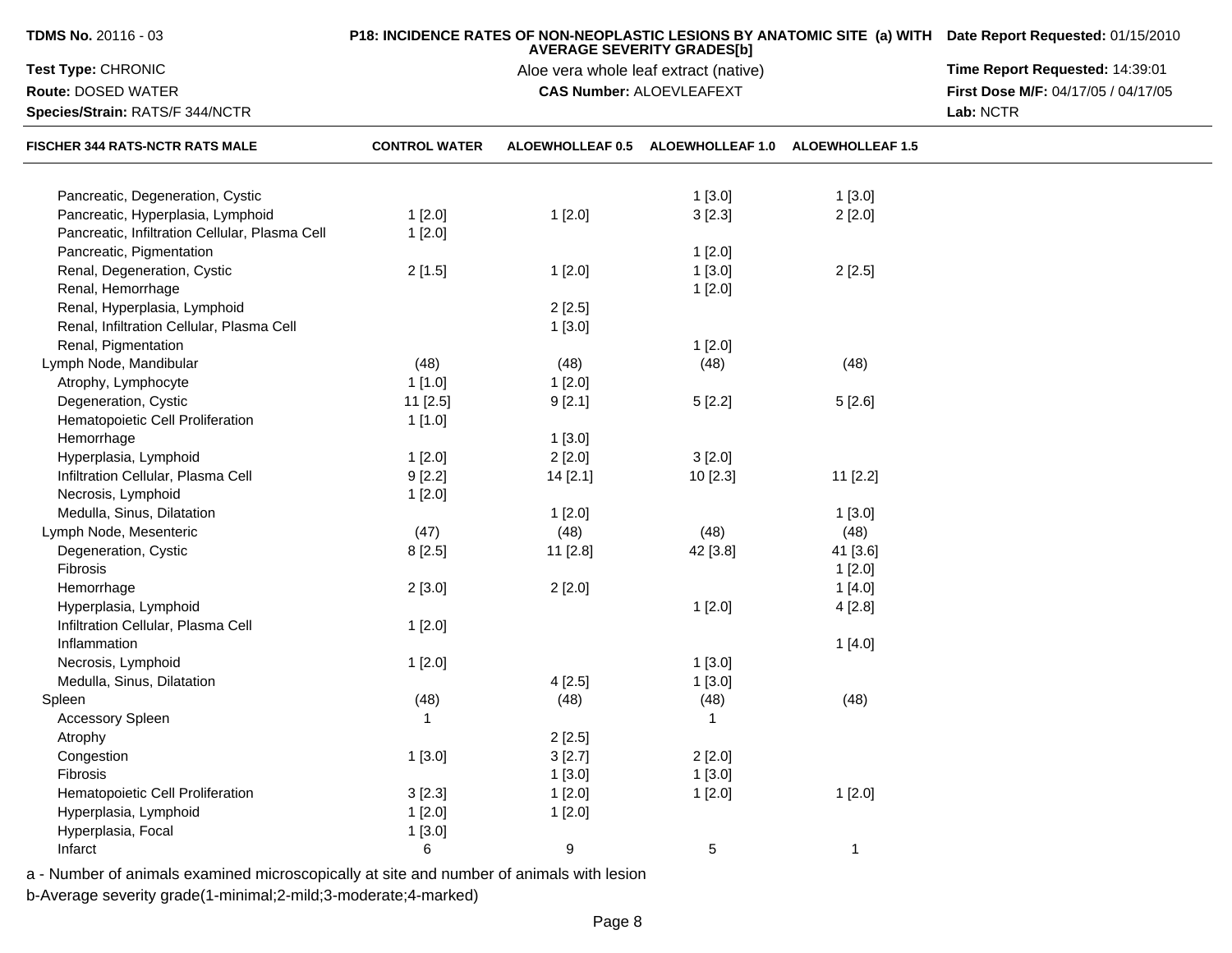| <b>TDMS No. 20116 - 03</b>               |                      | P18: INCIDENCE RATES OF NON-NEOPLASTIC LESIONS BY ANATOMIC SITE (a) WITH Date Report Requested: 01/15/2010 |                                                                            |              |                                     |
|------------------------------------------|----------------------|------------------------------------------------------------------------------------------------------------|----------------------------------------------------------------------------|--------------|-------------------------------------|
| Test Type: CHRONIC                       |                      |                                                                                                            | <b>AVERAGE SEVERITY GRADES[b]</b><br>Aloe vera whole leaf extract (native) |              | Time Report Requested: 14:39:01     |
| Route: DOSED WATER                       |                      |                                                                                                            | <b>CAS Number: ALOEVLEAFEXT</b>                                            |              | First Dose M/F: 04/17/05 / 04/17/05 |
| Species/Strain: RATS/F 344/NCTR          |                      |                                                                                                            |                                                                            |              | Lab: NCTR                           |
| <b>FISCHER 344 RATS-NCTR RATS MALE</b>   | <b>CONTROL WATER</b> |                                                                                                            | ALOEWHOLLEAF 0.5 ALOEWHOLLEAF 1.0 ALOEWHOLLEAF 1.5                         |              |                                     |
| Pigmentation                             | 3[2.7]               | 9[2.3]                                                                                                     | 3[2.3]                                                                     | 6[2.2]       |                                     |
| Thrombus                                 | -1                   |                                                                                                            | -1                                                                         | 1            |                                     |
| Capsule, Fibrosis                        |                      |                                                                                                            | 1[2.0]                                                                     |              |                                     |
| Lymphoid Follicle, Necrosis              | 1[4.0]               |                                                                                                            |                                                                            |              |                                     |
| Red Pulp, Hyperplasia                    |                      |                                                                                                            | 1[2.0]                                                                     |              |                                     |
| Thymus                                   | (46)                 | (47)                                                                                                       | (44)                                                                       | (44)         |                                     |
| Atrophy                                  | 38 [2.4]             | 42 [2.4]                                                                                                   | 39 [2.4]                                                                   | 40 [2.3]     |                                     |
| Cyst                                     | -1                   | 2                                                                                                          |                                                                            |              |                                     |
| <b>Ectopic Thyroid</b>                   |                      | 1                                                                                                          |                                                                            |              |                                     |
| Hemorrhage                               |                      |                                                                                                            |                                                                            | 1[1.0]       |                                     |
| Epithelial Cell, Hyperplasia             |                      |                                                                                                            | 1[2.0]                                                                     |              |                                     |
|                                          |                      |                                                                                                            |                                                                            |              |                                     |
| <b>INTEGUMENTARY SYSTEM</b>              |                      |                                                                                                            |                                                                            |              |                                     |
| Mammary Gland                            | (44)                 | (46)                                                                                                       | (48)                                                                       | (41)         |                                     |
| Galactocele                              | 9                    | 11                                                                                                         | 11                                                                         | 10           |                                     |
| Lactation                                | 23 [1.9]             | 19 [2.3]                                                                                                   | 24 [2.2]                                                                   | 10 [2.2]     |                                     |
| Alveolus, Hyperplasia                    | 12 [2.0]             | 14 [2.3]                                                                                                   | 12 [2.4]                                                                   | 6[2.2]       |                                     |
| Skin                                     | (48)                 | (48)                                                                                                       | (48)                                                                       | (48)         |                                     |
| Cyst Epithelial Inclusion                | -1                   | $\mathbf{1}$                                                                                               |                                                                            | $\mathbf{1}$ |                                     |
| Inflammation                             | 1[3.0]               | 1[2.0]                                                                                                     | 2[2.5]                                                                     |              |                                     |
| Inflammation, Granulomatous              |                      | 1[4.0]                                                                                                     |                                                                            |              |                                     |
| Epidermis, Necrosis                      | 1[3.0]               |                                                                                                            |                                                                            |              |                                     |
| Fat, Subcutaneous Tissue, Necrosis       |                      |                                                                                                            | 1[3.0]                                                                     |              |                                     |
| Foot, Inflammation, Chronic              |                      |                                                                                                            |                                                                            | 1[2.0]       |                                     |
| Subcutaneous Tissue, Inflammation, Focal |                      | 1[3.0]                                                                                                     |                                                                            |              |                                     |
| Tail, Hyperkeratosis, Multifocal         |                      |                                                                                                            | 1[3.0]                                                                     |              |                                     |
|                                          |                      |                                                                                                            |                                                                            |              |                                     |
| MUSCULOSKELETAL SYSTEM                   |                      |                                                                                                            |                                                                            |              |                                     |
| Bone                                     | (0)                  | (2)                                                                                                        | (2)                                                                        | (1)          |                                     |
| Cartilage, Sternum, Degeneration         |                      |                                                                                                            |                                                                            | 1[4.0]       |                                     |
| Cranium, Periosteum, Hemorrhage          |                      |                                                                                                            | 1[2.0]                                                                     |              |                                     |
| Bone, Femur                              | (48)                 | (48)                                                                                                       | (48)                                                                       | (48)         |                                     |
| Osteopetrosis                            | 1[3.0]               |                                                                                                            |                                                                            |              |                                     |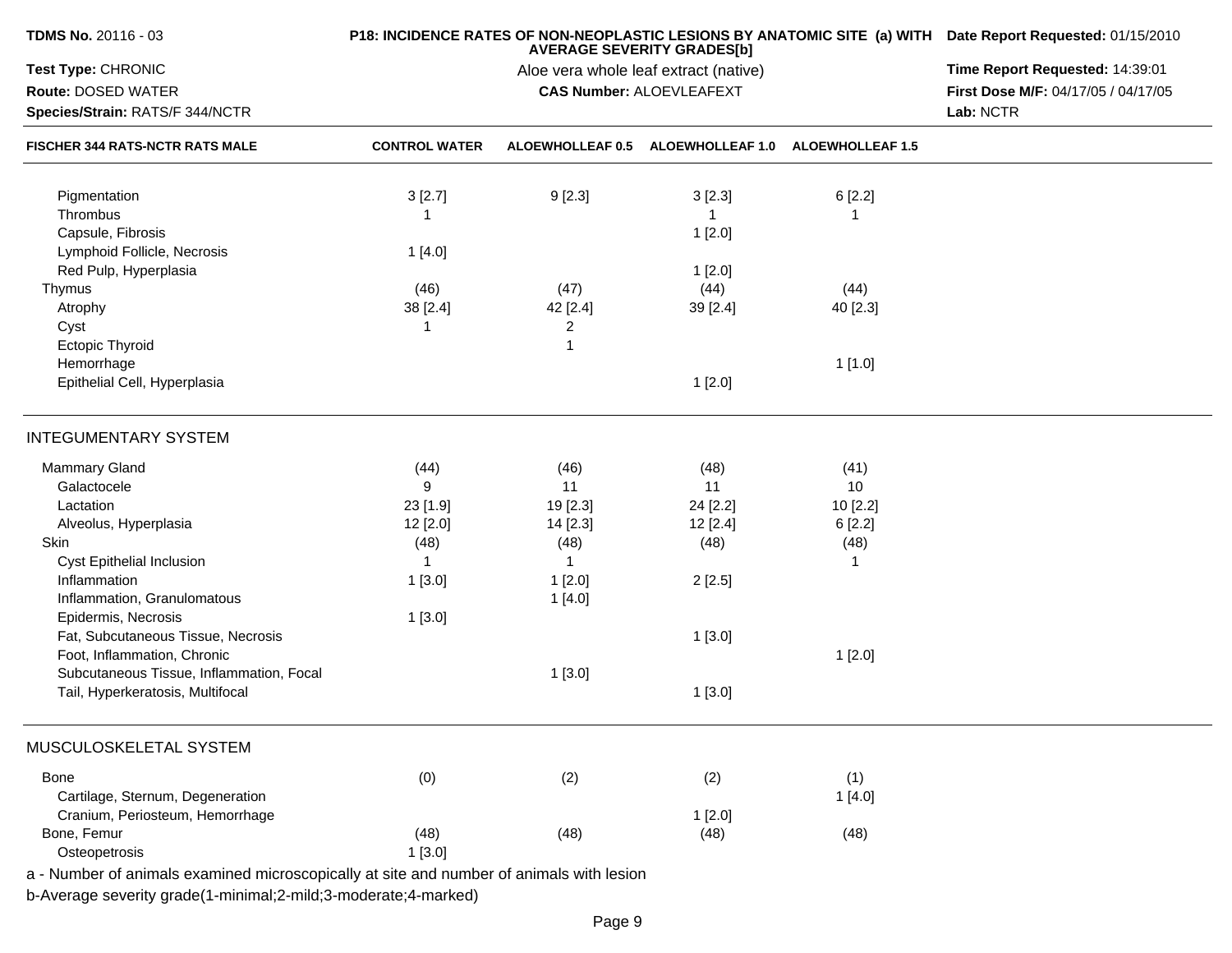| <b>TDMS No. 20116 - 03</b>                  |                      | P18: INCIDENCE RATES OF NON-NEOPLASTIC LESIONS BY ANATOMIC SITE (a) WITH Date Report Requested: 01/15/2010 |                                 |                         |                                     |
|---------------------------------------------|----------------------|------------------------------------------------------------------------------------------------------------|---------------------------------|-------------------------|-------------------------------------|
| Test Type: CHRONIC                          |                      | Time Report Requested: 14:39:01                                                                            |                                 |                         |                                     |
| Route: DOSED WATER                          |                      |                                                                                                            | <b>CAS Number: ALOEVLEAFEXT</b> |                         | First Dose M/F: 04/17/05 / 04/17/05 |
| Species/Strain: RATS/F 344/NCTR             |                      |                                                                                                            |                                 |                         | Lab: NCTR                           |
| <b>FISCHER 344 RATS-NCTR RATS MALE</b>      | <b>CONTROL WATER</b> | ALOEWHOLLEAF 0.5                                                                                           | <b>ALOEWHOLLEAF 1.0</b>         | <b>ALOEWHOLLEAF 1.5</b> |                                     |
| <b>Skeletal Muscle</b>                      | (2)                  | (2)                                                                                                        | (0)                             | (2)                     |                                     |
| NERVOUS SYSTEM                              |                      |                                                                                                            |                                 |                         |                                     |
| <b>Brain</b>                                | (0)                  | (0)                                                                                                        | (1)                             | (0)                     |                                     |
| Brain, Brain Stem                           | (48)                 | (48)                                                                                                       | (48)                            | (48)                    |                                     |
| Hemorrhage                                  |                      | 1[3.0]                                                                                                     | 1[3.0]                          |                         |                                     |
| Hypothalamus, Compression                   | $11$ [2.1]           | 10 [3.0]                                                                                                   | 13 [2.6]                        | 9[3.0]                  |                                     |
| Brain, Cerebellum                           | (48)                 | (48)                                                                                                       | (48)                            | (48)                    |                                     |
| Compression                                 |                      |                                                                                                            | 1[3.0]                          |                         |                                     |
| Hemorrhage                                  |                      |                                                                                                            | 2[1.5]                          |                         |                                     |
| Brain, Cerebrum                             | (48)                 | (48)                                                                                                       | (48)                            | (48)                    |                                     |
| Hemorrhage                                  |                      |                                                                                                            |                                 | 1[2.0]                  |                                     |
| Hydrocephalus                               |                      |                                                                                                            | 1[2.0]                          | 1[2.0]                  |                                     |
| Mineralization, Focal                       |                      |                                                                                                            | 1[1.0]                          |                         |                                     |
| Spinal Cord                                 | (1)                  | (1)                                                                                                        | (0)                             | (3)                     |                                     |
| Hemorrhage                                  |                      |                                                                                                            |                                 | 1[3.0]                  |                                     |
| <b>RESPIRATORY SYSTEM</b>                   |                      |                                                                                                            |                                 |                         |                                     |
| Lung                                        | (48)                 | (48)                                                                                                       | (48)                            | (48)                    |                                     |
| Granuloma                                   |                      |                                                                                                            | 1[1.0]                          | 1[2.0]                  |                                     |
| Hemorrhage                                  | 1[2.0]               |                                                                                                            |                                 | 1[1.0]                  |                                     |
| Infiltration Cellular, Lymphocyte           |                      | 1[1.0]                                                                                                     |                                 |                         |                                     |
| Metaplasia, Osseous                         |                      |                                                                                                            |                                 | 1[1.0]                  |                                     |
| Alveolar Epithelium, Hyperplasia            | 2[2.0]               | 1[2.0]                                                                                                     | 2[3.0]                          | 1[1.0]                  |                                     |
| Alveolus, Infiltration Cellular, Histiocyte | 3[1.0]               | 3[1.3]                                                                                                     | 10 [1.3]                        | 6[1.2]                  |                                     |
| Alveolus, Infiltration Cellular, Lymphocyte |                      |                                                                                                            | 1[1.0]                          |                         |                                     |
| Alveolus, Inflammation                      | 2[2.5]               |                                                                                                            | 3[2.0]                          | 2[2.5]                  |                                     |
| Mediastinum, Inflammation                   |                      |                                                                                                            | 1[3.0]                          |                         |                                     |
| Nose                                        | (48)                 | (48)                                                                                                       | (47)                            | (48)                    |                                     |
| Foreign Body                                |                      |                                                                                                            |                                 |                         |                                     |
| Fungus                                      | -1                   |                                                                                                            |                                 |                         |                                     |
| Inflammation                                | 4[1.8]               | 3[2.0]                                                                                                     | 4[2.0]                          | 1[2.0]                  |                                     |
| Goblet Cell, Hyperplasia                    | 1[3.0]               | 1[2.0]                                                                                                     | 1[2.0]                          | 2[1.5]                  |                                     |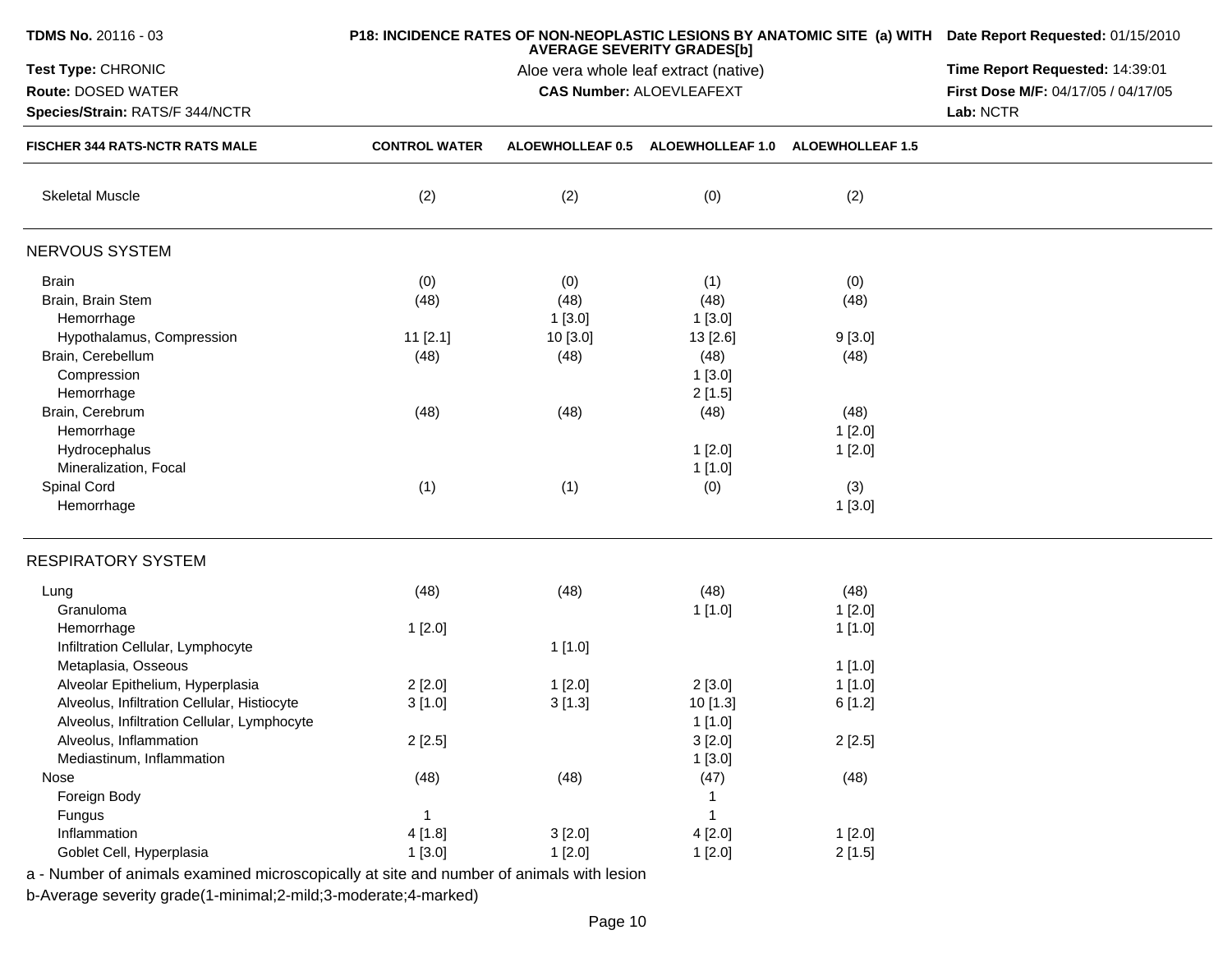| TDMS No. 20116 - 03                                                                |                            | P18: INCIDENCE RATES OF NON-NEOPLASTIC LESIONS BY ANATOMIC SITE (a) WITH Date Report Requested: 01/15/2010<br>Time Report Requested: 14:39:01<br>First Dose M/F: 04/17/05 / 04/17/05<br>Lab: NCTR |                                                    |                                        |  |
|------------------------------------------------------------------------------------|----------------------------|---------------------------------------------------------------------------------------------------------------------------------------------------------------------------------------------------|----------------------------------------------------|----------------------------------------|--|
| Test Type: CHRONIC<br><b>Route: DOSED WATER</b><br>Species/Strain: RATS/F 344/NCTR |                            |                                                                                                                                                                                                   |                                                    |                                        |  |
| FISCHER 344 RATS-NCTR RATS MALE                                                    | <b>CONTROL WATER</b>       |                                                                                                                                                                                                   | ALOEWHOLLEAF 0.5 ALOEWHOLLEAF 1.0 ALOEWHOLLEAF 1.5 |                                        |  |
| Trachea<br>Mucosa, Cyst                                                            | (48)                       | (48)<br>$\mathbf{1}$                                                                                                                                                                              | (48)                                               | (48)                                   |  |
| SPECIAL SENSES SYSTEM                                                              |                            |                                                                                                                                                                                                   |                                                    |                                        |  |
| Eye<br>Cataract<br>Phthisis Bulbi                                                  | (47)<br>2                  | (46)                                                                                                                                                                                              | (47)                                               | (48)<br>$\overline{c}$<br>$\mathbf{1}$ |  |
| Retina, Degeneration                                                               | 5[2.8]                     | 2[1.5]                                                                                                                                                                                            |                                                    | 4[2.5]                                 |  |
| Sclera, Metaplasia, Osseous<br>Harderian Gland                                     | 2[2.5]<br>(48)             | 1[2.0]<br>(48)                                                                                                                                                                                    | 1[3.0]<br>(48)                                     | 1[2.0]<br>(48)                         |  |
| Atrophy<br>Infiltration Cellular, Lymphocyte<br>Inflammation                       | 1[2.0]<br>7[1.3]           | $11$ [1.1]                                                                                                                                                                                        | 8[1.3]<br>1[2.0]                                   | 8[1.5]<br>2[2.0]                       |  |
| <b>Lacrimal Gland</b><br>Zymbal's Gland                                            | (0)<br>(0)                 | (1)<br>(2)                                                                                                                                                                                        | (0)<br>(1)                                         | (0)<br>(0)                             |  |
| <b>URINARY SYSTEM</b>                                                              |                            |                                                                                                                                                                                                   |                                                    |                                        |  |
| Kidney<br>Hydronephrosis                                                           | (48)                       | (48)<br>1[2.0]                                                                                                                                                                                    | (48)<br>1[2.0]                                     | (48)                                   |  |
| Nephropathy<br>Cortex, Cyst                                                        | 48 [3.0]<br>$\overline{2}$ | 47 [3.2]                                                                                                                                                                                          | 48 [2.7]                                           | 45 [2.3]<br>1                          |  |
| Renal Tubule, Necrosis<br><b>Urinary Bladder</b><br>Dilatation<br>Hemorrhage       | (48)<br>$\mathbf 1$        | 1[3.0]<br>(48)<br>5                                                                                                                                                                               | (48)<br>$\mathbf{1}$                               | (48)<br>$\overline{a}$<br>1[3.0]       |  |
| Hyperplasia<br>Inflammation                                                        |                            |                                                                                                                                                                                                   | 1[2.0]<br>1[2.0]                                   |                                        |  |

\*\*\* END OF MALE \*\*\*

a - Number of animals examined microscopically at site and number of animals with lesion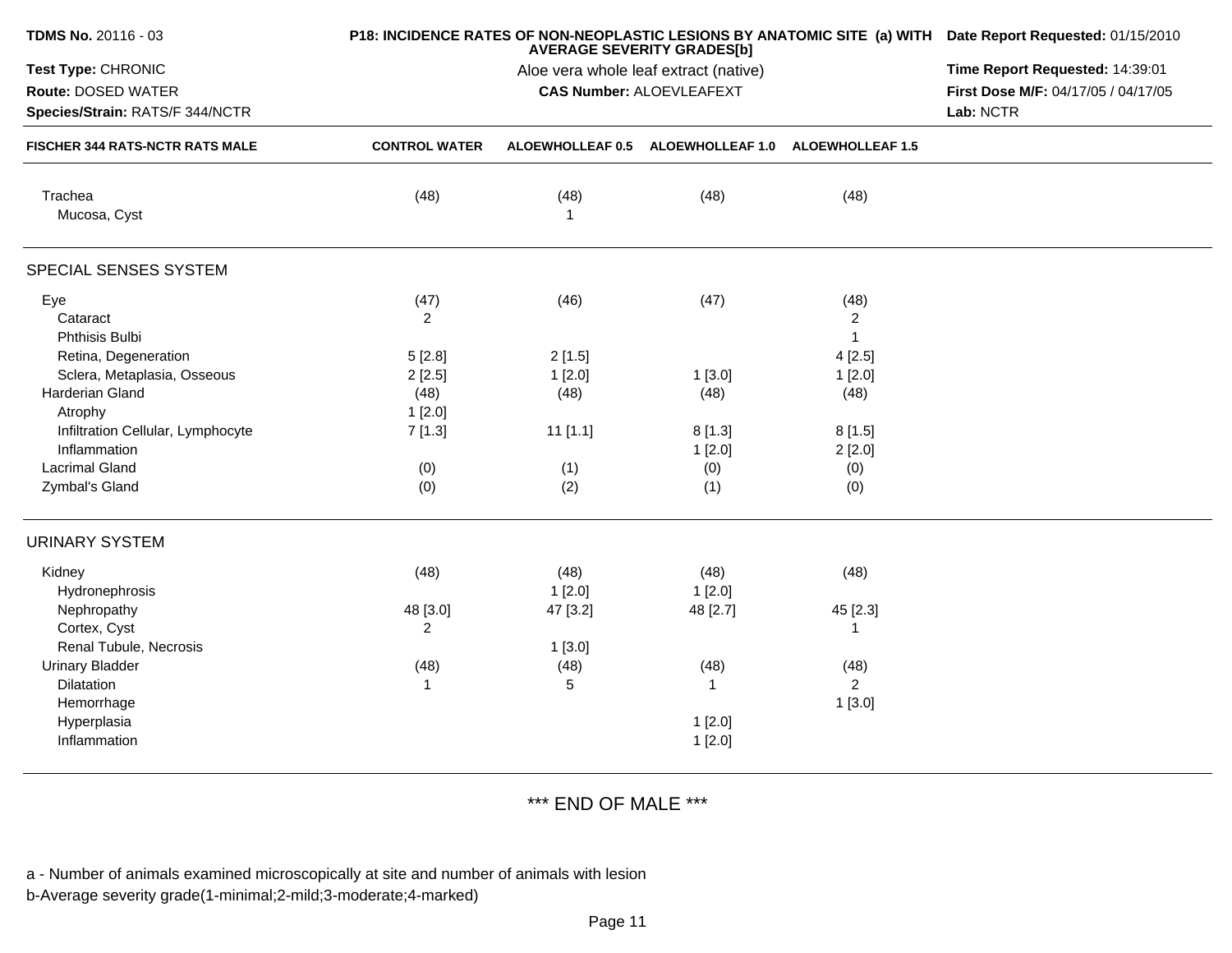| TDMS No. 20116 - 03                                      |                      | P18: INCIDENCE RATES OF NON-NEOPLASTIC LESIONS BY ANATOMIC SITE (a) WITH Date Report Requested: 01/15/2010 |                                                    |              |                                     |  |
|----------------------------------------------------------|----------------------|------------------------------------------------------------------------------------------------------------|----------------------------------------------------|--------------|-------------------------------------|--|
| Test Type: CHRONIC                                       |                      | <b>AVERAGE SEVERITY GRADES[b]</b><br>Aloe vera whole leaf extract (native)                                 |                                                    |              |                                     |  |
| Route: DOSED WATER                                       |                      |                                                                                                            | <b>CAS Number: ALOEVLEAFEXT</b>                    |              | First Dose M/F: 04/17/05 / 04/17/05 |  |
| Species/Strain: RATS/F 344/NCTR                          |                      |                                                                                                            |                                                    |              | Lab: NCTR                           |  |
| FISCHER 344 RATS-NCTR RATS FEMALE                        | <b>CONTROL WATER</b> |                                                                                                            | ALOEWHOLLEAF 0.5 ALOEWHOLLEAF 1.0 ALOEWHOLLEAF 1.5 |              |                                     |  |
| <b>Disposition Summary</b>                               |                      |                                                                                                            |                                                    |              |                                     |  |
| <b>Animals Initially In Study</b><br><b>Early Deaths</b> | 48                   | 48                                                                                                         | 48                                                 | 48           |                                     |  |
| <b>Moribund Sacrifice</b>                                | 15                   | 15                                                                                                         | 17                                                 | 20           |                                     |  |
| <b>Natural Death</b>                                     | $\mathbf{2}$         |                                                                                                            | 4                                                  | 5            |                                     |  |
| <b>Survivors</b>                                         |                      |                                                                                                            |                                                    |              |                                     |  |
| <b>Moribund Sacrifice</b>                                | 1                    | $\mathbf{2}$                                                                                               | $\mathbf{2}$                                       | $\mathbf 2$  |                                     |  |
| <b>Natural Death</b>                                     |                      |                                                                                                            | $\mathbf 1$                                        | $\mathbf{1}$ |                                     |  |
| <b>Terminal Sacrifice</b>                                | 30                   | 31                                                                                                         | 24                                                 | 20           |                                     |  |
| <b>Animals Examined Microscopically</b>                  | 48                   | 48                                                                                                         | 48                                                 | 48           |                                     |  |
| <b>ALIMENTARY SYSTEM</b>                                 |                      |                                                                                                            |                                                    |              |                                     |  |
| Esophagus                                                | (48)                 | (47)                                                                                                       | (48)                                               | (48)         |                                     |  |
| Inflammation                                             | 1[4.0]               |                                                                                                            |                                                    |              |                                     |  |
| Intestine Large, Ascending Colon                         | (47)                 | (48)                                                                                                       | (46)                                               | (46)         |                                     |  |
| Dilatation                                               |                      |                                                                                                            | $\overline{1}$                                     | $\mathbf{1}$ |                                     |  |
| Inflammation                                             |                      | 1[2.0]                                                                                                     | 1[2.0]                                             | 2[2.0]       |                                     |  |
| Lymphoid Tissue, Hyperplasia                             |                      |                                                                                                            | 2[2.5]                                             | 2[3.5]       |                                     |  |
| Mucosa, Hyperplasia                                      |                      | 40 [2.0]                                                                                                   | 35 [2.3]                                           | 39 [2.6]     |                                     |  |
| Intestine Large, Cecum                                   | (47)                 | (48)                                                                                                       | (47)                                               | (48)         |                                     |  |
| Dilatation                                               |                      |                                                                                                            | 9                                                  | 25           |                                     |  |
| Inflammation                                             |                      | 1[2.0]                                                                                                     | 2[2.0]                                             | 2[2.5]       |                                     |  |
| Perforation                                              |                      |                                                                                                            |                                                    | 1[4.0]       |                                     |  |
| Lymphoid Tissue, Hyperplasia                             |                      | 1[2.0]                                                                                                     |                                                    | 2[2.5]       |                                     |  |
| Mucosa, Hyperplasia                                      |                      | 4 [1.8]                                                                                                    | 17 [2.2]                                           | 27 [2.2]     |                                     |  |
| Intestine Large, Colon                                   | (0)                  | (0)                                                                                                        | (2)                                                | (1)          |                                     |  |
| Inflammation                                             |                      |                                                                                                            | 1[2.0]                                             |              |                                     |  |
| Necrosis                                                 |                      |                                                                                                            | 1[4.0]                                             |              |                                     |  |
| Mucosa, Hyperplasia                                      |                      |                                                                                                            | 1[4.0]                                             |              |                                     |  |
| Intestine Large, Descending Colon                        | (47)                 | (48)                                                                                                       | (46)                                               | (47)         |                                     |  |
| Inflammation                                             |                      |                                                                                                            | 1[2.0]                                             |              |                                     |  |
| Ulcer                                                    |                      |                                                                                                            | 1[3.0]                                             |              |                                     |  |
| Mucosa, Hyperplasia                                      |                      | 17 [1.4]                                                                                                   | 18 [1.4]                                           | 27 [1.5]     |                                     |  |
| Intestine Large, Rectum                                  | (48)                 | (48)                                                                                                       | (47)                                               | (47)         |                                     |  |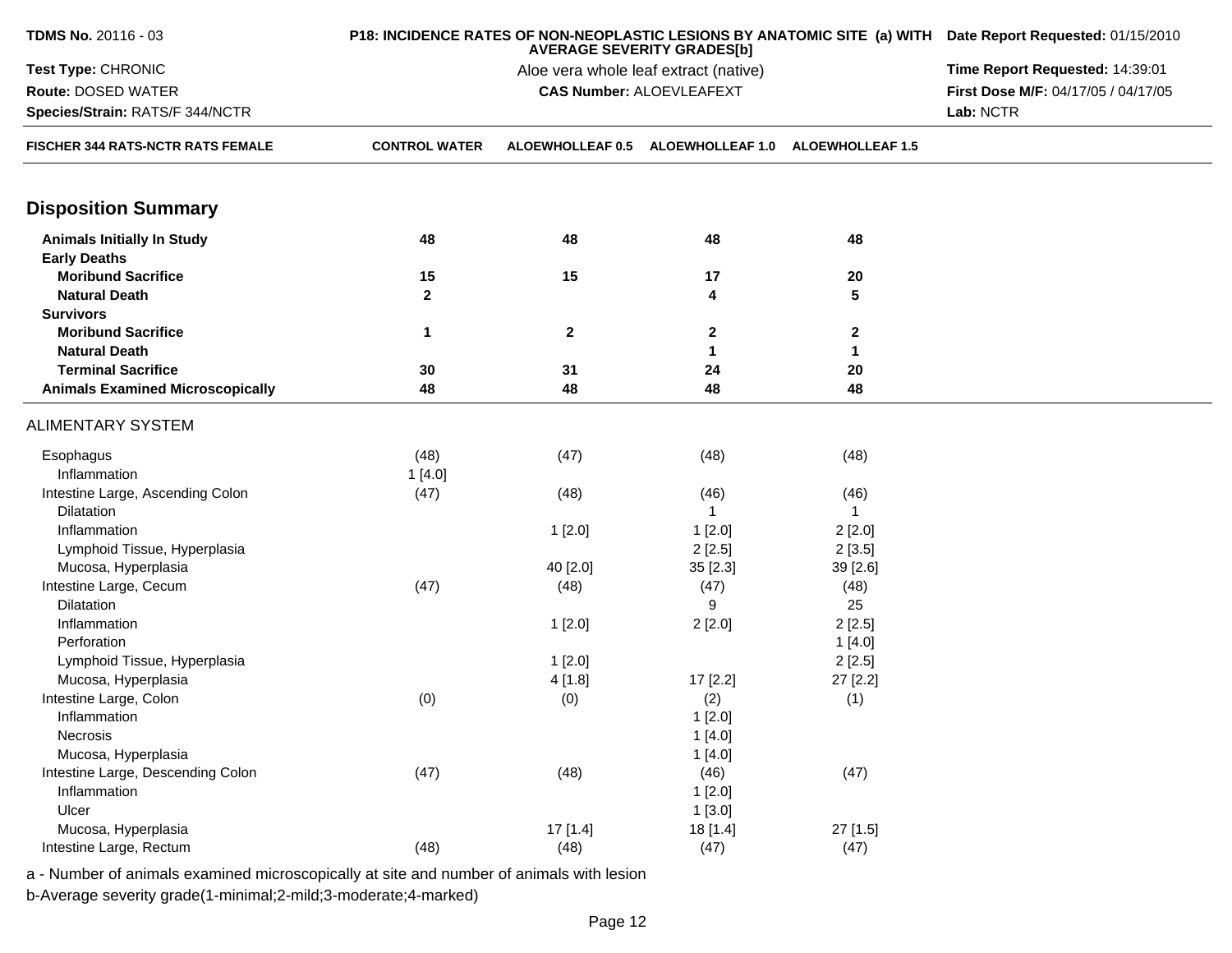| TDMS No. 20116 - 03                                                         |                      | P18: INCIDENCE RATES OF NON-NEOPLASTIC LESIONS BY ANATOMIC SITE (a) WITH Date Report Requested: 01/15/2010 |                                   |                         |                                     |
|-----------------------------------------------------------------------------|----------------------|------------------------------------------------------------------------------------------------------------|-----------------------------------|-------------------------|-------------------------------------|
| Test Type: CHRONIC                                                          |                      | Aloe vera whole leaf extract (native)                                                                      | Time Report Requested: 14:39:01   |                         |                                     |
| Route: DOSED WATER                                                          |                      |                                                                                                            | <b>CAS Number: ALOEVLEAFEXT</b>   |                         | First Dose M/F: 04/17/05 / 04/17/05 |
| Species/Strain: RATS/F 344/NCTR<br><b>FISCHER 344 RATS-NCTR RATS FEMALE</b> |                      |                                                                                                            | Lab: NCTR                         |                         |                                     |
|                                                                             | <b>CONTROL WATER</b> | ALOEWHOLLEAF 0.5                                                                                           | ALOEWHOLLEAF 1.0 ALOEWHOLLEAF 1.5 |                         |                                     |
| Polyarteritis                                                               |                      | 1[2.0]                                                                                                     |                                   |                         |                                     |
| Mucosa, Hyperplasia                                                         |                      |                                                                                                            |                                   | 5[1.6]                  |                                     |
| Intestine Large, Transverse Colon                                           | (47)                 | (48)                                                                                                       | (46)                              | (46)                    |                                     |
| Dilatation                                                                  |                      |                                                                                                            | $\mathbf{1}$                      |                         |                                     |
| Inflammation                                                                |                      | 1[1.0]                                                                                                     | 1[2.0]                            |                         |                                     |
| Lymphoid Tissue, Hyperplasia                                                |                      | 1[2.0]                                                                                                     | 1[2.0]                            |                         |                                     |
| Mucosa, Hyperplasia                                                         |                      | 40 [1.7]                                                                                                   | 33[1.8]                           | 42 [2.1]                |                                     |
| Intestine Small, Duodenum                                                   | (48)                 | (48)                                                                                                       | (48)                              | (48)                    |                                     |
| Inflammation                                                                |                      |                                                                                                            | 1[1.0]                            | 1[2.0]                  |                                     |
| Mucosa, Hyperplasia                                                         | 1[2.0]               | 4[2.0]                                                                                                     | 5[2.0]                            | 2[1.5]                  |                                     |
| Intestine Small, Ileum                                                      | (47)                 | (48)                                                                                                       | (43)                              | (44)                    |                                     |
| Inflammation                                                                |                      | 1[3.0]                                                                                                     | 1[2.0]                            |                         |                                     |
| Lymphoid Tissue, Hyperplasia                                                | 1[3.0]               | 1[2.0]                                                                                                     | 1[3.0]                            |                         |                                     |
| Mucosa, Hyperplasia                                                         |                      | 2[2.5]                                                                                                     | 2[1.5]                            | 6[2.5]                  |                                     |
| Intestine Small, Jejunum                                                    | (47)                 | (48)                                                                                                       | (45)                              | (43)                    |                                     |
| Inflammation                                                                |                      | 2[3.5]                                                                                                     |                                   |                         |                                     |
| Ulcer                                                                       |                      | 1[4.0]                                                                                                     |                                   |                         |                                     |
| Lymphatic, Dilatation                                                       |                      | 1[4.0]                                                                                                     |                                   |                         |                                     |
| Submucosa, Fibrosis                                                         |                      | 1[4.0]                                                                                                     |                                   |                         |                                     |
| Liver                                                                       | (48)                 | (48)                                                                                                       | (48)                              | (48)                    |                                     |
| Angiectasis                                                                 |                      |                                                                                                            | 1[3.0]                            | 1[4.0]                  |                                     |
| <b>Basophilic Focus</b>                                                     |                      | $\mathbf{1}$                                                                                               |                                   | 1                       |                                     |
| Basophilic Focus, Multiple                                                  | 22                   | 27                                                                                                         | 12                                | 13                      |                                     |
| <b>Cyst Multilocular</b>                                                    |                      |                                                                                                            |                                   |                         |                                     |
| <b>Eosinophilic Focus</b>                                                   | 5                    | $\overline{7}$                                                                                             | $\overline{2}$                    | 1                       |                                     |
| Eosinophilic Focus, Multiple                                                |                      | 1                                                                                                          |                                   | 1                       |                                     |
| Granuloma                                                                   | 21 [1.9]             | 19 [1.6]                                                                                                   | 20 [1.9]                          | 15 [1.7]                |                                     |
| Hematopoietic Cell Proliferation                                            | 1 [1.0]              |                                                                                                            |                                   |                         |                                     |
| Hepatodiaphragmatic Nodule                                                  | 4                    | $\overline{\mathbf{c}}$                                                                                    | 4                                 | $\overline{\mathbf{c}}$ |                                     |
| Infiltration Cellular, Lymphocyte                                           | 1[1.0]               | 3[1.7]                                                                                                     | 1[2.0]                            | 3[1.7]                  |                                     |
| Necrosis, Coagulative                                                       |                      |                                                                                                            | 2[2.0]                            |                         |                                     |
| Regeneration                                                                |                      |                                                                                                            |                                   | 1[3.0]                  |                                     |
| <b>Tension Lipidosis</b>                                                    |                      |                                                                                                            | 2[2.5]                            |                         |                                     |
| Vacuolization Cytoplasmic                                                   | 6[2.5]               | 9[2.6]                                                                                                     | 4[2.5]                            | 5[1.8]                  |                                     |
| Bile Duct, Hyperplasia                                                      | 9[1.6]               | 5[1.4]                                                                                                     | 6[1.3]                            | 2[1.0]                  |                                     |
| Caudate Lobe, Developmental Malformation                                    |                      |                                                                                                            | 4                                 | $\mathbf{1}$            |                                     |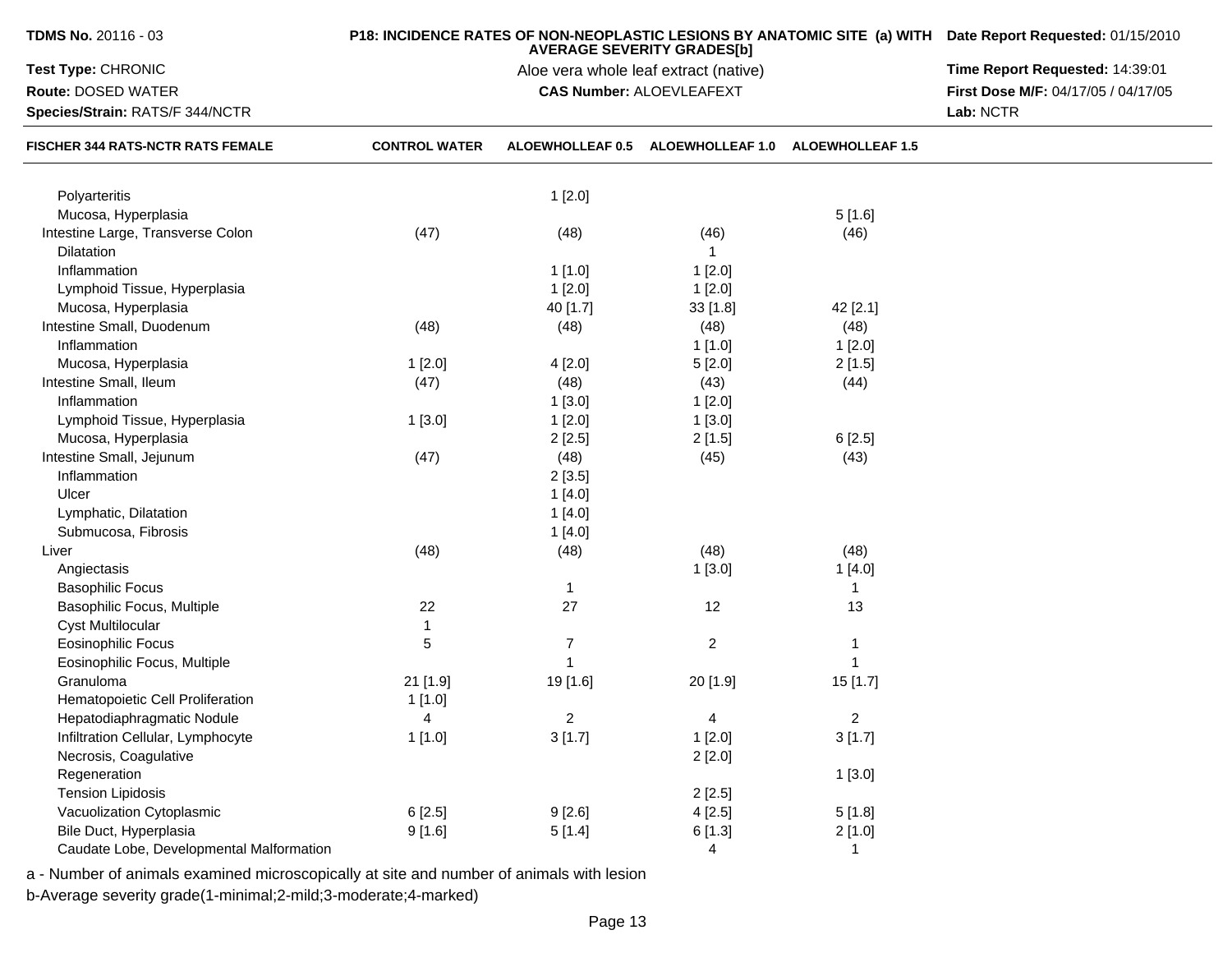| TDMS No. 20116 - 03                               |                      | <b>AVERAGE SEVERITY GRADES[b]</b>     | P18: INCIDENCE RATES OF NON-NEOPLASTIC LESIONS BY ANATOMIC SITE (a) WITH Date Report Requested: 01/15/2010 |                         |                                     |
|---------------------------------------------------|----------------------|---------------------------------------|------------------------------------------------------------------------------------------------------------|-------------------------|-------------------------------------|
| Test Type: CHRONIC                                |                      | Aloe vera whole leaf extract (native) | Time Report Requested: 14:39:01                                                                            |                         |                                     |
| Route: DOSED WATER                                |                      |                                       | <b>CAS Number: ALOEVLEAFEXT</b>                                                                            |                         | First Dose M/F: 04/17/05 / 04/17/05 |
| Species/Strain: RATS/F 344/NCTR                   |                      |                                       | Lab: NCTR                                                                                                  |                         |                                     |
| FISCHER 344 RATS-NCTR RATS FEMALE                 | <b>CONTROL WATER</b> | <b>ALOEWHOLLEAF 0.5</b>               | <b>ALOEWHOLLEAF 1.0</b>                                                                                    | <b>ALOEWHOLLEAF 1.5</b> |                                     |
| Caudate Lobe, Infarct                             |                      |                                       |                                                                                                            | 1[4.0]                  |                                     |
| Centrilobular, Necrosis                           |                      |                                       |                                                                                                            | 2[2.0]                  |                                     |
| Left Lateral Lobe, Developmental Malformation     | 4                    | $\overline{2}$                        | 3                                                                                                          | $\mathbf{1}$            |                                     |
| Left Lateral Lobe, Infarct                        |                      |                                       |                                                                                                            | 1[4.0]                  |                                     |
| Median Lobe, Developmental Malformation           |                      |                                       |                                                                                                            | 1                       |                                     |
| Periportal, Inflammation, Chronic                 |                      |                                       | 1[2.0]                                                                                                     | 1[2.0]                  |                                     |
| Right Lateral Lobe, Developmental<br>Malformation |                      |                                       | $\overline{2}$                                                                                             |                         |                                     |
| Mesentery                                         | (6)                  | (9)                                   | (10)                                                                                                       | (4)                     |                                     |
| Polyarteritis                                     |                      | 1[4.0]                                | 1[3.0]                                                                                                     |                         |                                     |
| Thrombosis                                        |                      | 1                                     |                                                                                                            |                         |                                     |
| Fat, Necrosis                                     | 6[2.8]               | 8[2.6]                                | 6[2.7]                                                                                                     | 4[3.0]                  |                                     |
| Oral Mucosa                                       | (0)                  | (1)                                   | (1)                                                                                                        | (0)                     |                                     |
| Pancreas                                          | (48)                 | (48)                                  | (48)                                                                                                       | (48)                    |                                     |
| Accessory Spleen                                  |                      |                                       | $\mathbf{1}$                                                                                               |                         |                                     |
| Polyarteritis                                     |                      | 1[3.0]                                | 1[3.0]                                                                                                     |                         |                                     |
| Acinar Cell, Atrophy                              | 10[2.1]              | 11 [1.6]                              | 17 [1.7]                                                                                                   | 17 [2.0]                |                                     |
| Proximal Colon                                    | (43)                 | (45)                                  | (42)                                                                                                       | (39)                    |                                     |
| Dilatation                                        |                      |                                       | 1                                                                                                          |                         |                                     |
| Foreign Body                                      |                      |                                       |                                                                                                            | $\mathbf{1}$            |                                     |
| Inflammation                                      |                      | 2[1.5]                                | 11 [2.4]                                                                                                   | 8[2.3]                  |                                     |
| Ulcer                                             |                      | 1[2.0]                                | 2[2.5]                                                                                                     | 1[3.0]                  |                                     |
| Mucosa, Hyperplasia                               |                      | 30[2.1]                               | 33 [2.5]                                                                                                   | 32 [2.5]                |                                     |
| Salivary Glands                                   | (48)                 | (48)                                  | (48)                                                                                                       | (48)                    |                                     |
| Acinar Cell, Atrophy                              | 1[2.0]               |                                       |                                                                                                            |                         |                                     |
| Stomach, Forestomach                              | (48)                 | (48)                                  | (48)                                                                                                       | (48)                    |                                     |
| Edema                                             |                      | 2[3.0]                                | 2[2.5]                                                                                                     | 1[3.0]                  |                                     |
| Hyperplasia                                       | 1[3.0]               | 7 [2.6]                               | 10 [2.4]                                                                                                   | 9[2.3]                  |                                     |
| Inflammation                                      |                      |                                       | 4[3.3]                                                                                                     | 3[3.3]                  |                                     |
| Stomach, Glandular                                | (48)                 | (48)                                  | (48)                                                                                                       | (48)                    |                                     |
| Edema                                             |                      | 1[3.0]                                |                                                                                                            | 1[3.0]                  |                                     |
| Inflammation                                      |                      |                                       | 1[2.0]                                                                                                     | 1[2.0]                  |                                     |
| Ulcer                                             |                      |                                       |                                                                                                            | 1[2.0]                  |                                     |
| Mucosa, Hyperplasia                               |                      | 1[2.0]                                | 3[2.3]                                                                                                     | 3[2.0]                  |                                     |
| Mucosa, Necrosis, Focal                           |                      | 1[2.0]                                |                                                                                                            |                         |                                     |
|                                                   |                      |                                       |                                                                                                            |                         |                                     |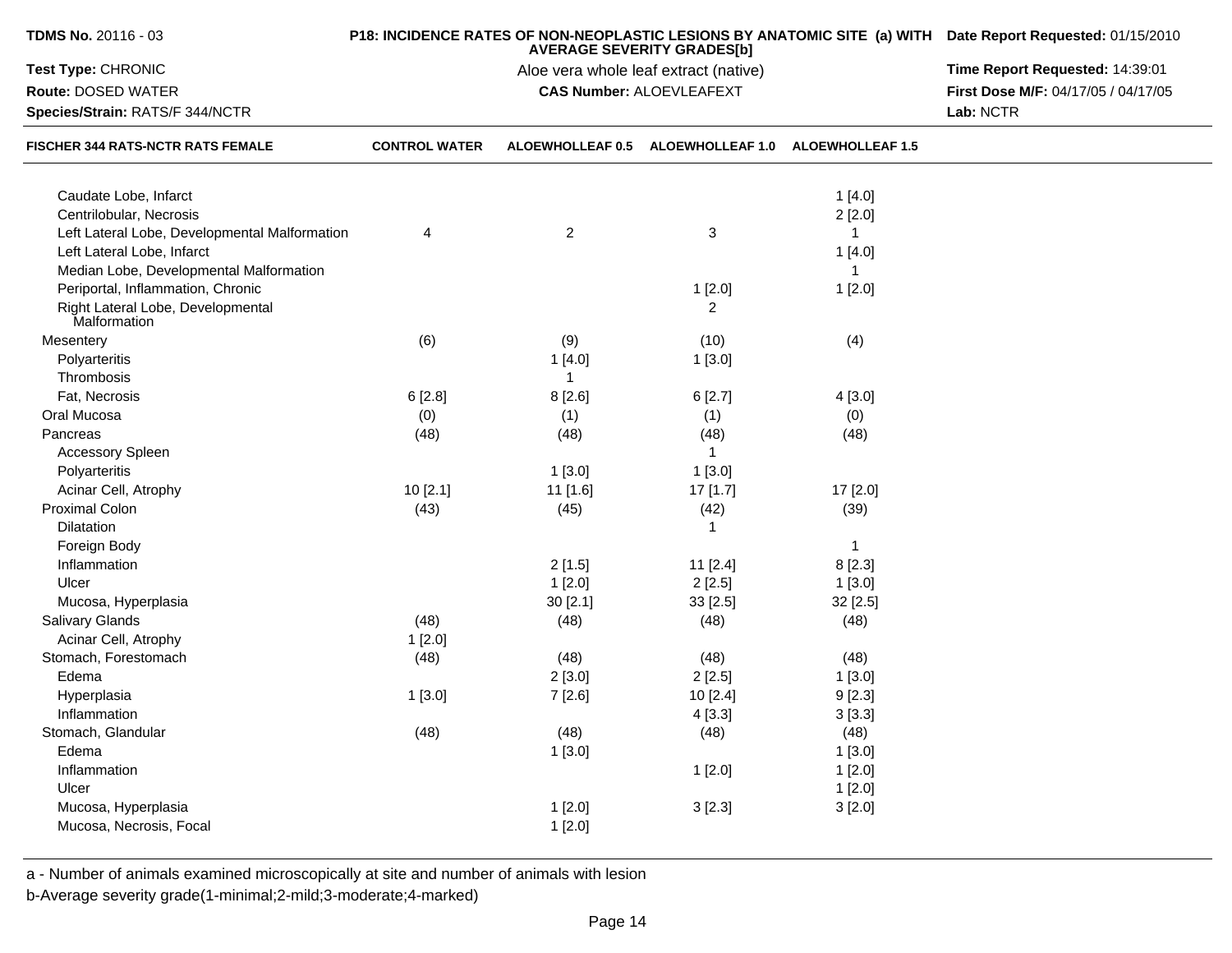| <b>TDMS No. 20116 - 03</b>                                           |                      | P18: INCIDENCE RATES OF NON-NEOPLASTIC LESIONS BY ANATOMIC SITE (a) WITH Date Report Requested: 01/15/2010<br><b>AVERAGE SEVERITY GRADES[b]</b> |                                                                          |                         |                                     |  |
|----------------------------------------------------------------------|----------------------|-------------------------------------------------------------------------------------------------------------------------------------------------|--------------------------------------------------------------------------|-------------------------|-------------------------------------|--|
| Test Type: CHRONIC                                                   |                      | Time Report Requested: 14:39:01                                                                                                                 |                                                                          |                         |                                     |  |
| Route: DOSED WATER                                                   |                      |                                                                                                                                                 | Aloe vera whole leaf extract (native)<br><b>CAS Number: ALOEVLEAFEXT</b> |                         | First Dose M/F: 04/17/05 / 04/17/05 |  |
| Species/Strain: RATS/F 344/NCTR<br>FISCHER 344 RATS-NCTR RATS FEMALE |                      |                                                                                                                                                 | Lab: NCTR                                                                |                         |                                     |  |
|                                                                      | <b>CONTROL WATER</b> | <b>ALOEWHOLLEAF 0.5</b>                                                                                                                         | <b>ALOEWHOLLEAF 1.0</b>                                                  | <b>ALOEWHOLLEAF 1.5</b> |                                     |  |
| CARDIOVASCULAR SYSTEM                                                |                      |                                                                                                                                                 |                                                                          |                         |                                     |  |
| Heart                                                                | (48)                 | (48)                                                                                                                                            | (48)                                                                     | (48)                    |                                     |  |
| Cardiomyopathy                                                       | 35[1.8]              | 40 [1.8]                                                                                                                                        | $32$ [1.5]                                                               | 33[1.7]                 |                                     |  |
| Atrium, Thrombus                                                     |                      |                                                                                                                                                 |                                                                          | 1                       |                                     |  |
| <b>ENDOCRINE SYSTEM</b>                                              |                      |                                                                                                                                                 |                                                                          |                         |                                     |  |
| <b>Adrenal Cortex</b>                                                | (48)                 | (48)                                                                                                                                            | (48)                                                                     | (48)                    |                                     |  |
| <b>Accessory Adrenal Cortical Nodule</b>                             |                      |                                                                                                                                                 |                                                                          |                         |                                     |  |
| Angiectasis                                                          | 31 [2.1]             | 25 [2.2]                                                                                                                                        | 20 [2.4]                                                                 | 19 [2.1]                |                                     |  |
| Atrophy                                                              |                      |                                                                                                                                                 |                                                                          | 1[2.0]                  |                                     |  |
| Fibrosis, Focal                                                      | 1[2.0]               |                                                                                                                                                 |                                                                          |                         |                                     |  |
| Hemorrhage                                                           |                      |                                                                                                                                                 |                                                                          | 1[3.0]                  |                                     |  |
| Hyperplasia, Focal                                                   |                      | 2[2.0]                                                                                                                                          |                                                                          | 2[1.5]                  |                                     |  |
| Hypertrophy                                                          | 1[2.0]               |                                                                                                                                                 |                                                                          |                         |                                     |  |
| Hypertrophy, Focal                                                   | 2[1.5]               | 2[1.5]                                                                                                                                          | 6[1.8]                                                                   | 1[2.0]                  |                                     |  |
| Necrosis, Coagulative                                                |                      |                                                                                                                                                 |                                                                          | 1[2.0]                  |                                     |  |
| Vacuolization Cytoplasmic                                            | 6[1.8]               | 7[2.4]                                                                                                                                          | 5[2.4]                                                                   | 6[2.2]                  |                                     |  |
| Adrenal Medulla                                                      | (47)                 | (46)                                                                                                                                            | (48)                                                                     | (47)                    |                                     |  |
| Angiectasis                                                          |                      | 6[1.8]                                                                                                                                          | 1[2.0]                                                                   | 6[2.2]                  |                                     |  |
| Hyperplasia, Focal                                                   | 2[2.0]               | 1[2.0]                                                                                                                                          | 1[1.0]                                                                   | 1[2.0]                  |                                     |  |
| Islets, Pancreatic                                                   | (48)                 | (48)                                                                                                                                            | (47)                                                                     | (48)                    |                                     |  |
| Parathyroid Gland                                                    | (47)                 | (45)                                                                                                                                            | (46)                                                                     | (47)                    |                                     |  |
| Hyperplasia, Focal                                                   | 1[2.0]               |                                                                                                                                                 |                                                                          |                         |                                     |  |
| <b>Pituitary Gland</b>                                               | (48)                 | (48)                                                                                                                                            | (48)                                                                     | (47)                    |                                     |  |
| Angiectasis                                                          | 2[3.0]               | 1[3.0]                                                                                                                                          |                                                                          | 1[2.0]                  |                                     |  |
| Pigmentation                                                         |                      |                                                                                                                                                 |                                                                          | 1[3.0]                  |                                     |  |
| Pars Distalis, Cyst                                                  | 1                    | 5                                                                                                                                               | 4                                                                        | 6                       |                                     |  |
| Pars Distalis, Hyperplasia                                           | 3[1.7]               | 3[2.3]                                                                                                                                          | 2[2.5]                                                                   | 4[2.0]                  |                                     |  |
| Pars Intermedia, Cyst                                                |                      |                                                                                                                                                 |                                                                          |                         |                                     |  |
| Pars Nervosa, Cyst                                                   |                      |                                                                                                                                                 |                                                                          |                         |                                     |  |
| <b>Thyroid Gland</b>                                                 | (48)                 | (48)                                                                                                                                            | (48)                                                                     | (47)                    |                                     |  |
| C-cell, Hyperplasia                                                  | 15 [1.9]             |                                                                                                                                                 |                                                                          |                         |                                     |  |
| Follicular Cell, Hyperplasia                                         |                      | 13 [1.4]                                                                                                                                        | 8[1.4]                                                                   | 3[1.7]                  |                                     |  |
|                                                                      |                      |                                                                                                                                                 |                                                                          | 1[1.0]                  |                                     |  |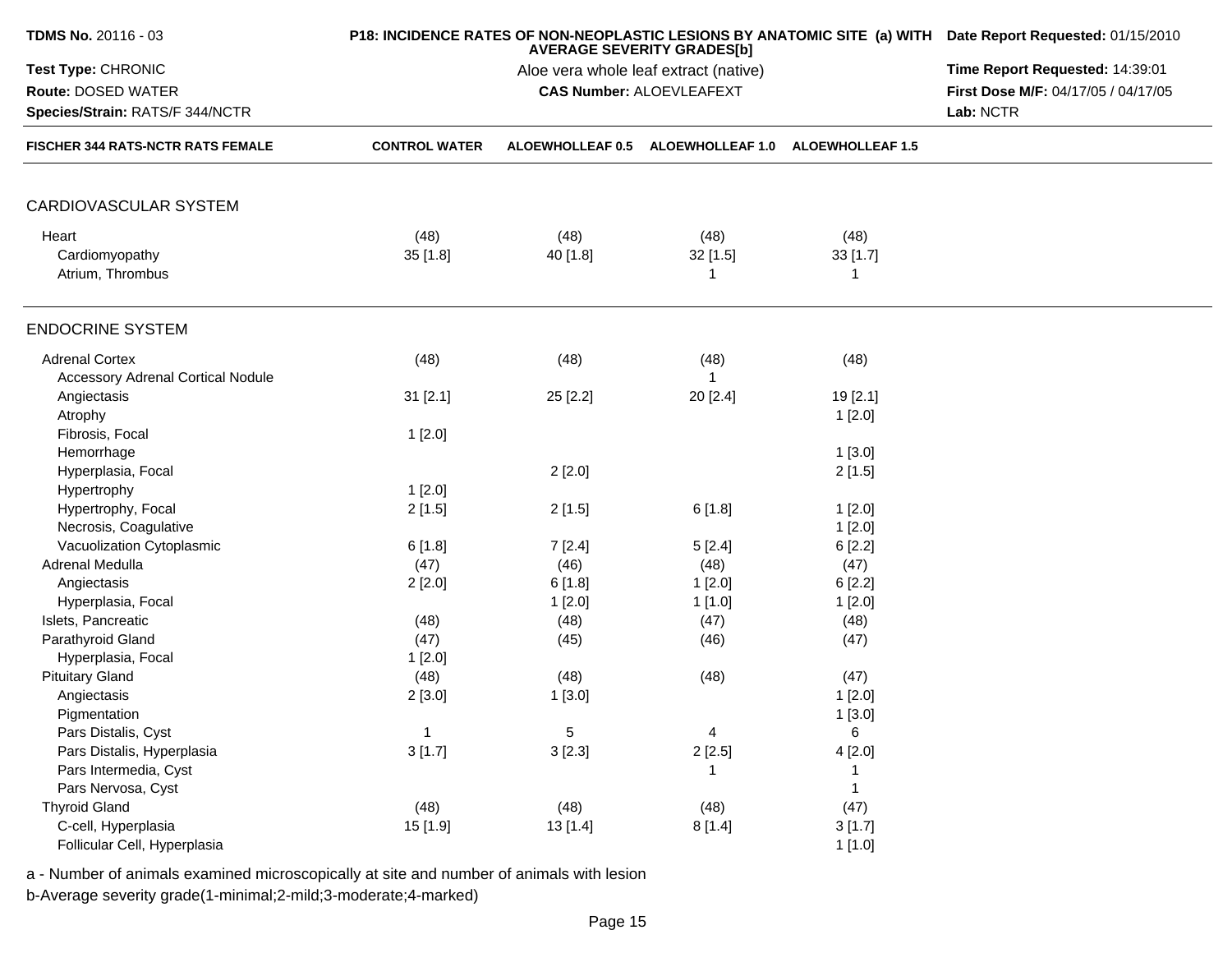| TDMS No. 20116 - 03                                                                            |                                    | P18: INCIDENCE RATES OF NON-NEOPLASTIC LESIONS BY ANATOMIC SITE (a) WITH Date Report Requested: 01/15/2010 |                                   |                                    |  |
|------------------------------------------------------------------------------------------------|------------------------------------|------------------------------------------------------------------------------------------------------------|-----------------------------------|------------------------------------|--|
| Test Type: CHRONIC<br>Route: DOSED WATER<br>Species/Strain: RATS/F 344/NCTR                    |                                    | Time Report Requested: 14:39:01<br>First Dose M/F: 04/17/05 / 04/17/05<br>Lab: NCTR                        |                                   |                                    |  |
| <b>FISCHER 344 RATS-NCTR RATS FEMALE</b>                                                       | <b>CONTROL WATER</b>               |                                                                                                            | ALOEWHOLLEAF 0.5 ALOEWHOLLEAF 1.0 | <b>ALOEWHOLLEAF 1.5</b>            |  |
| <b>GENERAL BODY SYSTEM</b>                                                                     |                                    |                                                                                                            |                                   |                                    |  |
| <b>Tissue NOS</b><br>Fat, Necrosis                                                             | (0)                                | (0)                                                                                                        | (2)<br>1[2.0]                     | (0)                                |  |
| <b>GENITAL SYSTEM</b>                                                                          |                                    |                                                                                                            |                                   |                                    |  |
| <b>Clitoral Gland</b><br>Atrophy                                                               | (48)                               | (48)                                                                                                       | (48)                              | (48)<br>1[2.0]                     |  |
| Hyperplasia<br>Inflammation                                                                    | 33 [2.2]                           | 26 [2.1]                                                                                                   | 1[2.0]<br>30[2.1]                 | 30 [2.2]                           |  |
| Duct, Ectasia<br>Duct, Hyperplasia                                                             | 12 [2.3]<br>2[2.0]                 | 15[2.7]                                                                                                    | 8[2.1]<br>2[2.0]                  | 8[2.4]<br>5[2.2]                   |  |
| Ovary<br>Atrophy<br>Cyst                                                                       | (48)<br>47 [2.3]<br>$\overline{2}$ | (48)<br>44 [2.5]<br>4                                                                                      | (48)<br>42 [2.6]<br>6             | (48)<br>47 [2.4]<br>$\overline{4}$ |  |
| <b>Uterus</b><br>Hyperplasia, Focal                                                            | (48)<br>2[3.5]                     | (48)<br>1[2.0]                                                                                             | (48)<br>2[2.0]                    | (48)<br>5[2.0]                     |  |
| Hypoplasia<br>Inflammation<br>Adventitia, Inflammation                                         | $\mathbf{1}$<br>1[2.0]             | 2[1.5]                                                                                                     | 1[2.0]                            | 2[2.0]                             |  |
| Bilateral, Horn, Dilatation<br>Cervix, Mucocyte, Metaplasia<br>Cervix, Muscularis, Hyperplasia | 1[2.0]                             | 1[3.0]<br>1[2.0]                                                                                           |                                   | 1[3.0]                             |  |
| Cervix, Muscularis, Hypertrophy<br>Endometrium, Hyperplasia, Cystic<br>Horn, Dilatation        | 1[3.0]<br>10 [1.7]<br>1[3.0]       | 1[3.0]<br>16 [1.9]<br>2[3.0]                                                                               | 1[4.0]<br>8[2.0]<br>1[2.0]        | 12 [2.2]                           |  |
| Vagina<br><b>Dilatation</b>                                                                    | (4)<br>$\mathbf{1}$                | (3)<br>$\mathbf{1}$                                                                                        | (2)<br>$\mathbf{1}$               | (4)                                |  |
| Inflammation, Suppurative<br>Mucocyte, Hyperplasia                                             | 1[2.0]<br>3[2.7]                   | 1[4.0]                                                                                                     | 2[3.5]                            | 3[2.7]<br>4 [3.0]                  |  |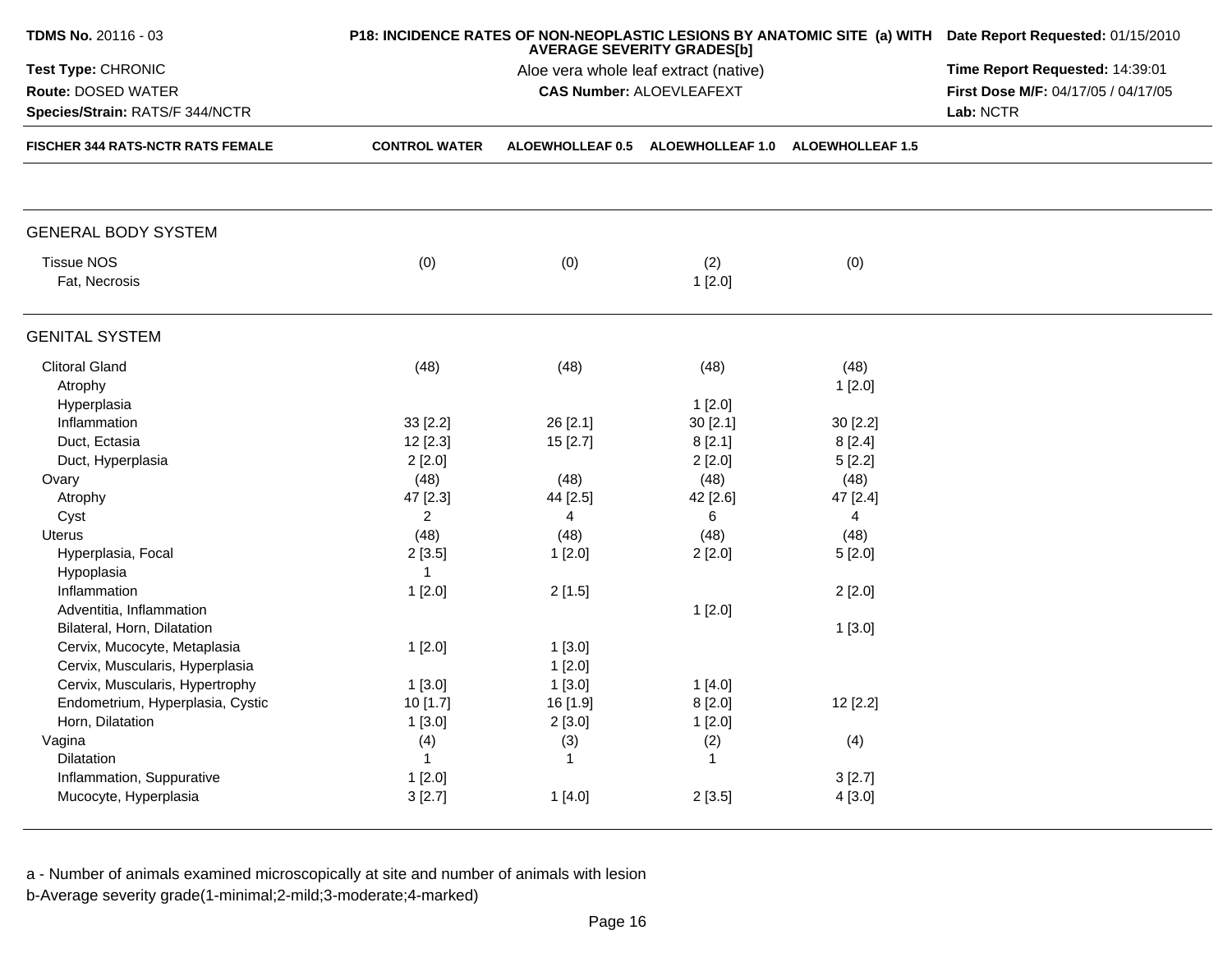| <b>TDMS No. 20116 - 03</b>                                                               |                      | P18: INCIDENCE RATES OF NON-NEOPLASTIC LESIONS BY ANATOMIC SITE (a) WITH Date Report Requested: 01/15/2010 |                                                                            |                                   |                                     |
|------------------------------------------------------------------------------------------|----------------------|------------------------------------------------------------------------------------------------------------|----------------------------------------------------------------------------|-----------------------------------|-------------------------------------|
| Test Type: CHRONIC                                                                       |                      |                                                                                                            | <b>AVERAGE SEVERITY GRADES[b]</b><br>Aloe vera whole leaf extract (native) |                                   | Time Report Requested: 14:39:01     |
| Route: DOSED WATER                                                                       |                      |                                                                                                            | <b>CAS Number: ALOEVLEAFEXT</b>                                            |                                   | First Dose M/F: 04/17/05 / 04/17/05 |
| Species/Strain: RATS/F 344/NCTR<br><b>FISCHER 344 RATS-NCTR RATS FEMALE</b>              |                      |                                                                                                            | Lab: NCTR                                                                  |                                   |                                     |
|                                                                                          | <b>CONTROL WATER</b> | ALOEWHOLLEAF 0.5                                                                                           |                                                                            | ALOEWHOLLEAF 1.0 ALOEWHOLLEAF 1.5 |                                     |
| <b>HEMATOPOIETIC SYSTEM</b>                                                              |                      |                                                                                                            |                                                                            |                                   |                                     |
|                                                                                          |                      |                                                                                                            |                                                                            |                                   |                                     |
| <b>Bone Marrow</b>                                                                       | (48)                 | (48)                                                                                                       | (48)                                                                       | (47)                              |                                     |
| Atrophy                                                                                  |                      | 2[2.0]                                                                                                     | 1[3.0]                                                                     |                                   |                                     |
| Hyperplasia                                                                              | 1[2.0]               | 4[2.3]                                                                                                     | 3[2.7]                                                                     | 1[2.0]                            |                                     |
| Proliferation                                                                            |                      |                                                                                                            |                                                                            | 1[4.0]                            |                                     |
| Myeloid Cell, Hyperplasia                                                                |                      |                                                                                                            | 3[2.0]                                                                     | 1[2.0]                            |                                     |
| Lymph Node                                                                               | (9)                  | (7)                                                                                                        | (8)                                                                        | (9)                               |                                     |
| Degeneration, Cystic                                                                     |                      |                                                                                                            | 2[2.0]                                                                     |                                   |                                     |
| Lumbar, Degeneration, Cystic                                                             | 2[2.5]               |                                                                                                            |                                                                            |                                   |                                     |
| Lumbar, Hyperplasia, Lymphoid                                                            | 1[2.0]               |                                                                                                            |                                                                            |                                   |                                     |
| Mediastinal, Hemorrhage                                                                  |                      | 1[3.0]                                                                                                     | 2[2.5]                                                                     |                                   |                                     |
| Mediastinal, Hyperplasia, Lymphoid                                                       |                      |                                                                                                            |                                                                            | 1[2.0]                            |                                     |
| Mediastinal, Polyarteritis                                                               |                      | 1[4.0]                                                                                                     |                                                                            |                                   |                                     |
| Mediastinal, Medulla, Sinus, Dilatation                                                  |                      | 1[2.0]                                                                                                     |                                                                            |                                   |                                     |
| Medulla, Pancreatic, Sinus, Dilatation                                                   |                      |                                                                                                            |                                                                            | 1[3.0]                            |                                     |
| Pancreatic, Degeneration, Cystic                                                         |                      |                                                                                                            |                                                                            | 1[3.0]                            |                                     |
| Pancreatic, Hemorrhage                                                                   |                      |                                                                                                            | 1[3.0]                                                                     |                                   |                                     |
| Pancreatic, Hyperplasia, Lymphoid                                                        |                      | 1[2.0]                                                                                                     |                                                                            | 1[3.0]                            |                                     |
| Lymph Node, Mandibular                                                                   | (48)                 | (47)                                                                                                       | (48)                                                                       | (47)                              |                                     |
| Cyst                                                                                     | 2[2.5]               | 1[2.0]                                                                                                     |                                                                            |                                   |                                     |
|                                                                                          |                      |                                                                                                            |                                                                            |                                   |                                     |
| Degeneration, Cystic                                                                     | 2[1.5]               | 3[2.0]                                                                                                     | 3[2.3]                                                                     | 4 [1.8]                           |                                     |
| Hyperplasia, Lymphoid                                                                    | 1[2.0]               |                                                                                                            |                                                                            | 1[2.0]                            |                                     |
| Infiltration Cellular, Plasma Cell                                                       | 7 [1.9]              | 9[2.3]                                                                                                     | 9[2.2]                                                                     | 4[2.0]                            |                                     |
| Medulla, Sinus, Dilatation                                                               | 2[2.0]               |                                                                                                            |                                                                            | 2[2.5]                            |                                     |
| Lymph Node, Mesenteric                                                                   | (46)                 | (47)                                                                                                       | (48)                                                                       | (47)                              |                                     |
| Amyloid Deposition                                                                       |                      |                                                                                                            | 1[3.0]                                                                     | 1[3.0]                            |                                     |
| Atrophy, Lymphocyte                                                                      |                      |                                                                                                            |                                                                            | 4[3.0]                            |                                     |
| Degeneration, Cystic                                                                     |                      | 16 [3.2]                                                                                                   | 40 [3.8]                                                                   | 43 [3.5]                          |                                     |
| Fibrosis                                                                                 |                      |                                                                                                            |                                                                            | 1[3.0]                            |                                     |
| Hemorrhage                                                                               | 3[2.0]               | 3[2.0]                                                                                                     | 1[2.0]                                                                     |                                   |                                     |
| Hyperplasia, Lymphoid                                                                    |                      | 2[2.0]                                                                                                     | 2[2.0]                                                                     | 3[3.0]                            |                                     |
| Medulla, Sinus, Dilatation                                                               | 1[2.0]               | 3[2.3]                                                                                                     | 1[3.0]                                                                     | 1[3.0]                            |                                     |
| Spleen                                                                                   | (48)                 | (48)                                                                                                       | (48)                                                                       | (48)                              |                                     |
| <b>Accessory Spleen</b>                                                                  | $\overline{2}$       | 1                                                                                                          |                                                                            |                                   |                                     |
| Atrophy                                                                                  | 1[4.0]               | 1[2.0]                                                                                                     | 1[3.0]                                                                     | 2[2.0]                            |                                     |
| a - Number of animals examined microscopically at site and number of animals with lesion |                      |                                                                                                            |                                                                            |                                   |                                     |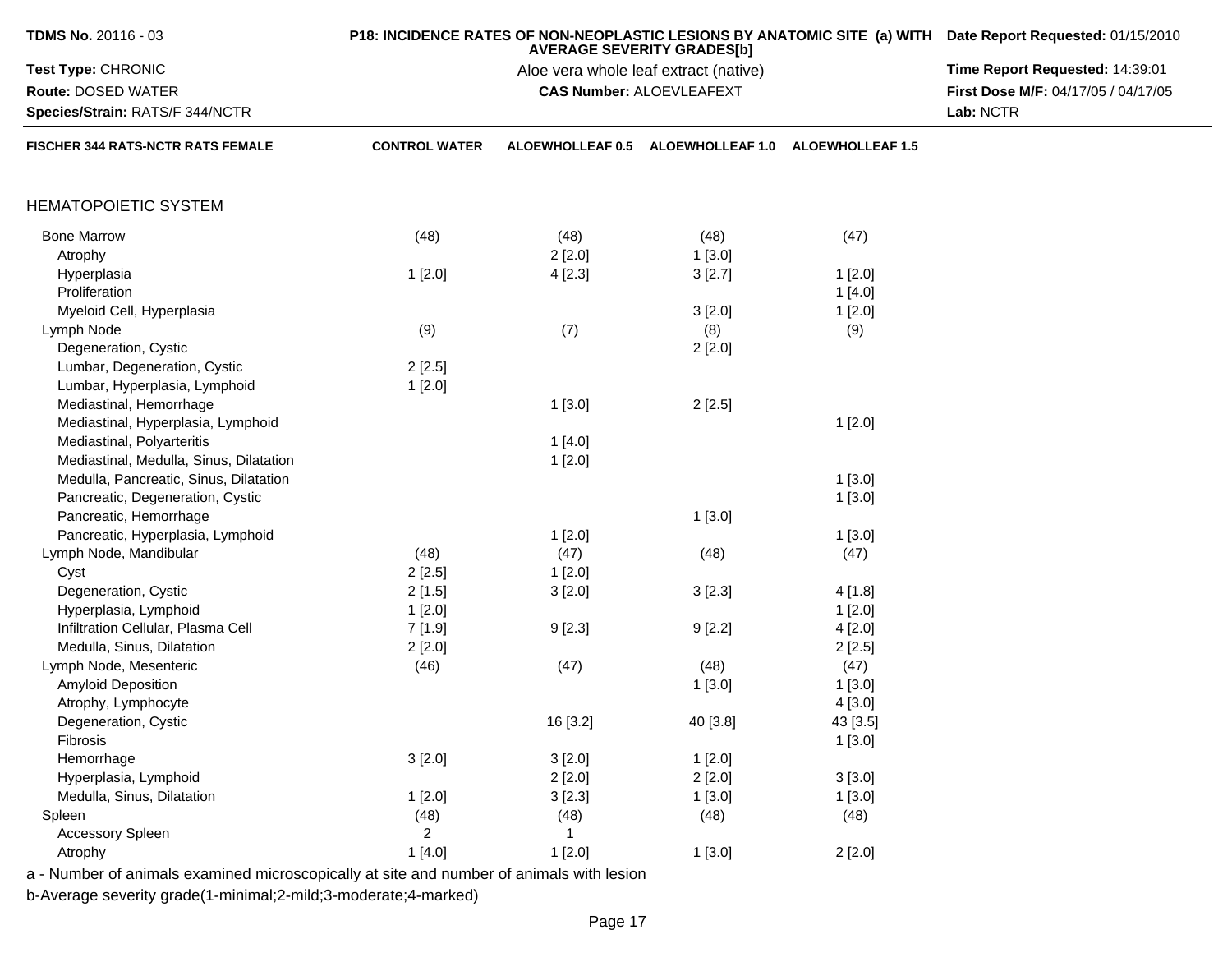| TDMS No. 20116 - 03                      |                      | P18: INCIDENCE RATES OF NON-NEOPLASTIC LESIONS BY ANATOMIC SITE (a) WITH Date Report Requested: 01/15/2010<br><b>AVERAGE SEVERITY GRADES[b]</b> |                                                    |          |                                     |  |  |
|------------------------------------------|----------------------|-------------------------------------------------------------------------------------------------------------------------------------------------|----------------------------------------------------|----------|-------------------------------------|--|--|
| Test Type: CHRONIC                       |                      | Aloe vera whole leaf extract (native)                                                                                                           |                                                    |          |                                     |  |  |
| Route: DOSED WATER                       |                      |                                                                                                                                                 | <b>CAS Number: ALOEVLEAFEXT</b>                    |          | First Dose M/F: 04/17/05 / 04/17/05 |  |  |
| Species/Strain: RATS/F 344/NCTR          |                      |                                                                                                                                                 |                                                    |          |                                     |  |  |
| <b>FISCHER 344 RATS-NCTR RATS FEMALE</b> | <b>CONTROL WATER</b> |                                                                                                                                                 | ALOEWHOLLEAF 0.5 ALOEWHOLLEAF 1.0 ALOEWHOLLEAF 1.5 |          |                                     |  |  |
| Fibrosis                                 | 1[4.0]               |                                                                                                                                                 |                                                    |          |                                     |  |  |
| Hematopoietic Cell Proliferation         | 4[2.8]               | 1[3.0]                                                                                                                                          | 1[4.0]                                             | 1[2.0]   |                                     |  |  |
| Hyperplasia, Focal                       | 1[3.0]               | 5[2.8]                                                                                                                                          | 1[3.0]                                             | 1[2.0]   |                                     |  |  |
| Infarct                                  | $\mathbf{1}$         | $\overline{2}$                                                                                                                                  |                                                    | 3        |                                     |  |  |
|                                          |                      |                                                                                                                                                 |                                                    |          |                                     |  |  |
| Pigmentation<br>Thrombus                 | 7[2.3]               | 6[2.3]                                                                                                                                          | 5[2.6]                                             | 6[2.5]   |                                     |  |  |
|                                          | 2                    |                                                                                                                                                 |                                                    |          |                                     |  |  |
| Red Pulp, Hyperplasia                    |                      | 3[2.0]                                                                                                                                          |                                                    |          |                                     |  |  |
| Thymus                                   | (46)                 | (45)                                                                                                                                            | (45)                                               | (44)     |                                     |  |  |
| Atrophy                                  | 43 [2.2]             | 44 [2.2]                                                                                                                                        | 40 [2.4]                                           | 42 [2.3] |                                     |  |  |
| Cyst                                     |                      | 1                                                                                                                                               |                                                    | 1        |                                     |  |  |
| Hemorrhage                               | 1[2.0]               |                                                                                                                                                 |                                                    |          |                                     |  |  |
| <b>INTEGUMENTARY SYSTEM</b>              |                      |                                                                                                                                                 |                                                    |          |                                     |  |  |
| Mammary Gland                            | (47)                 | (48)                                                                                                                                            | (48)                                               | (47)     |                                     |  |  |
| Galactocele                              | 3                    | $\mathbf{1}$                                                                                                                                    | 3                                                  | 5        |                                     |  |  |
| Lactation                                | 27 [1.9]             | 28 [2.1]                                                                                                                                        | 24 [2.1]                                           | 23 [2.1] |                                     |  |  |
| Alveolus, Hyperplasia                    | 27 [2.0]             | 38 [2.2]                                                                                                                                        | 28 [2.1]                                           | 22 [2.1] |                                     |  |  |
| Alveolus, Hypertrophy                    | 1[2.0]               |                                                                                                                                                 |                                                    |          |                                     |  |  |
| Skin                                     | (48)                 | (48)                                                                                                                                            | (48)                                               | (48)     |                                     |  |  |
| Cyst Epithelial Inclusion                |                      |                                                                                                                                                 |                                                    |          |                                     |  |  |
| Inflammation                             |                      | 1[2.0]                                                                                                                                          |                                                    |          |                                     |  |  |
| Epidermis, Hyperplasia                   | 1[2.0]               |                                                                                                                                                 |                                                    | 1[3.0]   |                                     |  |  |
| Epidermis, Necrosis                      | 1[2.0]               | 1[3.0]                                                                                                                                          |                                                    | 1[2.0]   |                                     |  |  |
| Foot, Hyperkeratosis                     | 1[2.0]               |                                                                                                                                                 |                                                    |          |                                     |  |  |
| MUSCULOSKELETAL SYSTEM                   |                      |                                                                                                                                                 |                                                    |          |                                     |  |  |
| Bone                                     | (0)                  | (2)                                                                                                                                             | (0)                                                | (0)      |                                     |  |  |
| Cervical, Vertebra, Fracture             |                      | $\overline{2}$                                                                                                                                  |                                                    |          |                                     |  |  |
| Bone, Femur                              | (48)                 | (48)                                                                                                                                            | (48)                                               | (48)     |                                     |  |  |
| Fibrous Osteodystrophy                   |                      | 1[2.0]                                                                                                                                          |                                                    |          |                                     |  |  |
| Osteopetrosis                            | 8 [3.0]              | 3[3.0]                                                                                                                                          | 4 [3.0]                                            | 5[3.2]   |                                     |  |  |
| <b>Skeletal Muscle</b>                   | (0)                  | (3)                                                                                                                                             | (0)                                                | (2)      |                                     |  |  |
| Polyarteritis                            |                      | 1[4.0]                                                                                                                                          |                                                    |          |                                     |  |  |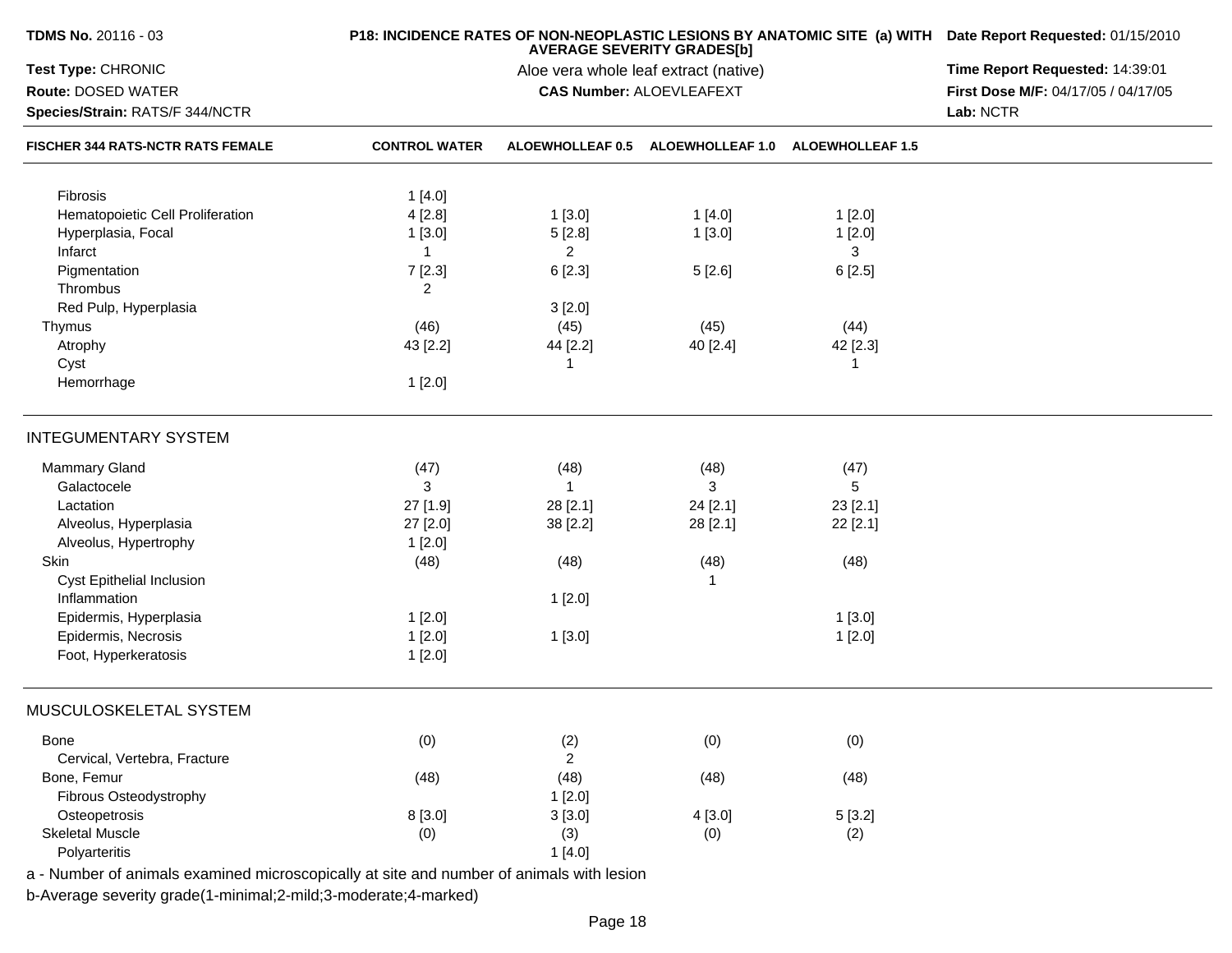| TDMS No. 20116 - 03                                                         |                      | <b>AVERAGE SEVERITY GRADES[b]</b>     | P18: INCIDENCE RATES OF NON-NEOPLASTIC LESIONS BY ANATOMIC SITE (a) WITH Date Report Requested: 01/15/2010 |                         |                                     |
|-----------------------------------------------------------------------------|----------------------|---------------------------------------|------------------------------------------------------------------------------------------------------------|-------------------------|-------------------------------------|
| Test Type: CHRONIC                                                          |                      | Aloe vera whole leaf extract (native) | Time Report Requested: 14:39:01                                                                            |                         |                                     |
| <b>Route: DOSED WATER</b>                                                   |                      |                                       | <b>CAS Number: ALOEVLEAFEXT</b>                                                                            |                         | First Dose M/F: 04/17/05 / 04/17/05 |
| Species/Strain: RATS/F 344/NCTR<br><b>FISCHER 344 RATS-NCTR RATS FEMALE</b> |                      |                                       | Lab: NCTR                                                                                                  |                         |                                     |
|                                                                             | <b>CONTROL WATER</b> | <b>ALOEWHOLLEAF 0.5</b>               | <b>ALOEWHOLLEAF 1.0</b>                                                                                    | <b>ALOEWHOLLEAF 1.5</b> |                                     |
| Diaphragm, Inflammation                                                     |                      | 1[2.0]                                |                                                                                                            |                         |                                     |
| NERVOUS SYSTEM                                                              |                      |                                       |                                                                                                            |                         |                                     |
| Brain, Brain Stem                                                           | (48)                 | (48)                                  | (48)                                                                                                       | (48)                    |                                     |
| Hypothalamus, Compression                                                   | 13 [2.2]             | 14 [2.4]                              | 8[2.4]                                                                                                     | 8 [2.3]                 |                                     |
| Brain, Cerebellum                                                           | (48)                 | (48)                                  | (48)                                                                                                       | (48)                    |                                     |
| Brain, Cerebrum                                                             | (48)                 | (48)                                  | (48)                                                                                                       | (48)                    |                                     |
| Hemorrhage                                                                  |                      |                                       | 1[2.0]                                                                                                     |                         |                                     |
| Hydrocephalus                                                               | 1[2.0]               | 1[2.0]                                |                                                                                                            |                         |                                     |
| <b>RESPIRATORY SYSTEM</b>                                                   |                      |                                       |                                                                                                            |                         |                                     |
| Lung                                                                        | (48)                 | (48)                                  | (48)                                                                                                       | (48)                    |                                     |
| Granuloma                                                                   | 6[2.2]               | 4[2.0]                                | 4[1.3]                                                                                                     | 3[1.3]                  |                                     |
| Hemorrhage                                                                  |                      | 2[2.0]                                | 1[2.0]                                                                                                     |                         |                                     |
| Alveolar Epithelium, Hyperplasia                                            | 4[2.5]               | 2[1.5]                                | 1[2.0]                                                                                                     |                         |                                     |
| Alveolus, Infiltration Cellular, Histiocyte                                 | 13[1.7]              | 8[1.1]                                | 9[1.1]                                                                                                     | $11$ [1.4]              |                                     |
| Alveolus, Inflammation                                                      | 3[1.7]               | 4[2.0]                                | 2[1.5]                                                                                                     |                         |                                     |
| Artery, Mineralization                                                      |                      |                                       | 1[1.0]                                                                                                     |                         |                                     |
| Nose                                                                        | (48)                 | (48)                                  | (48)                                                                                                       | (48)                    |                                     |
| Inflammation                                                                | 1[1.0]               | 6[2.0]                                | 8[1.9]                                                                                                     | 2[1.5]                  |                                     |
| Osteopetrosis                                                               | 1[3.0]               | 2[2.5]                                | 1[3.0]                                                                                                     | 2[2.0]                  |                                     |
| Goblet Cell, Hyperplasia                                                    |                      | 1[2.0]                                | 1[2.0]                                                                                                     |                         |                                     |
| SPECIAL SENSES SYSTEM                                                       |                      |                                       |                                                                                                            |                         |                                     |
| Ear                                                                         | (0)                  | (0)                                   | (1)                                                                                                        | (0)                     |                                     |
| Canal, External Ear, Inflammation                                           |                      |                                       | 1[3.0]                                                                                                     |                         |                                     |
| Eye                                                                         | (48)                 | (48)                                  | (46)                                                                                                       | (46)                    |                                     |
| Cataract                                                                    |                      | $\overline{2}$                        | 1                                                                                                          | 1                       |                                     |
| Hemorrhage                                                                  |                      | 1[4.0]                                |                                                                                                            |                         |                                     |
| Phthisis Bulbi                                                              |                      | 1                                     |                                                                                                            |                         |                                     |
| Retina, Degeneration                                                        | 4[1.8]               | 8 [2.9]                               | 3[2.3]                                                                                                     | 3[2.3]                  |                                     |
|                                                                             |                      |                                       |                                                                                                            |                         |                                     |